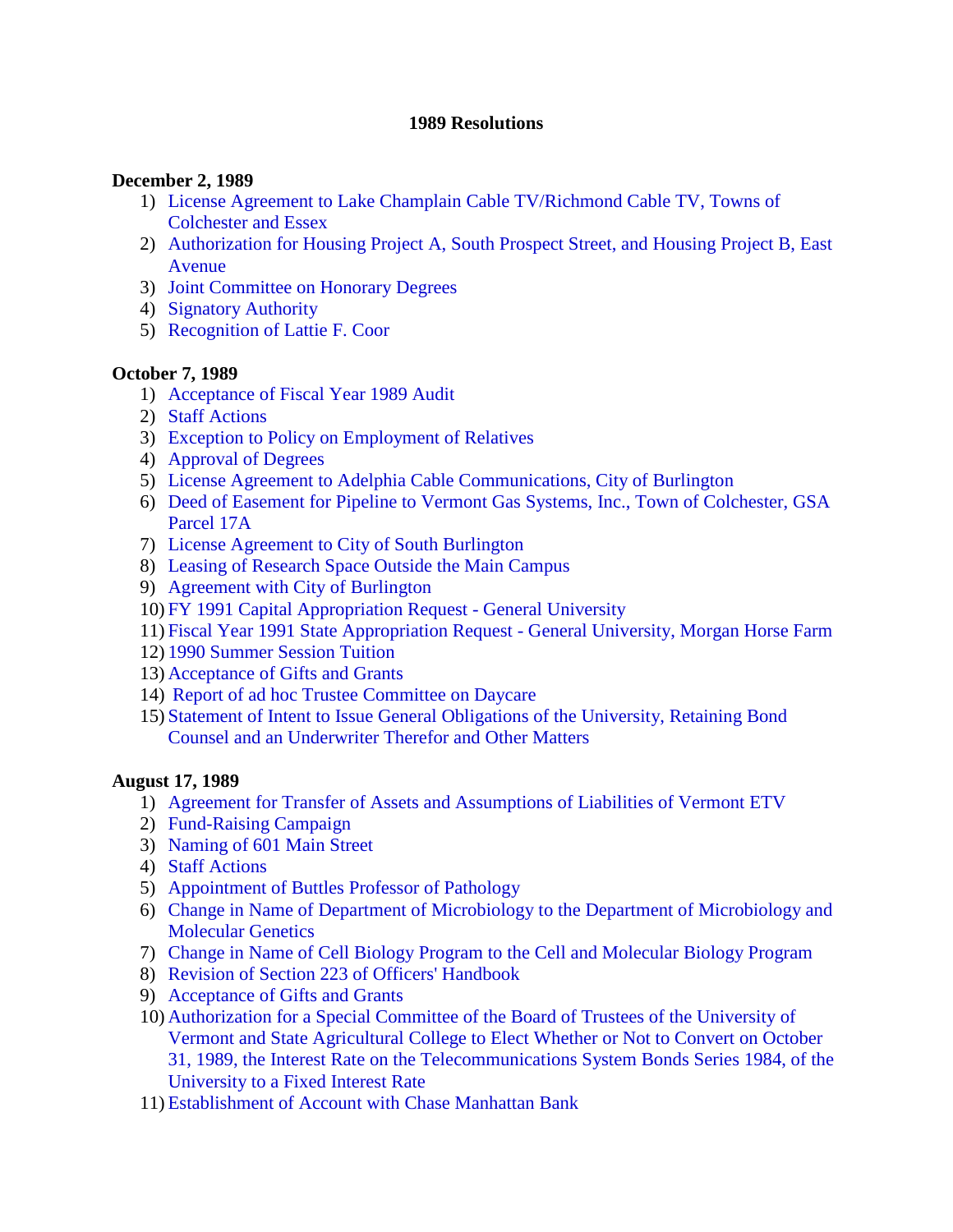- 12) [Signatories/UVM Pooled Income Fund Securities](#page-14-0)
- 13) [Signatories/Sale of Signatories](#page-14-0)
- 14) [Physical Plant Staff Recognition](#page-14-0)

# **June 10, 1989**

1) [Composition of Presidential Search Committee](#page-17-0)

# **May 6, 1989**

- 1) [Fiscal Year 1990 Operating Budget Vermont ETV](#page-18-0)
- 2) [Acceptance of Audit of Student Financial Assistance Programs, Department of Education](#page-18-0) for Year Ended June 30, 1987
- 3) [Acceptance of Audit of Health Professions Student Loan and Nursing Student Loan](#page-18-0) Programs for Years Ended June 30, 1986, and June 30, 1987
- 4) [Acceptance of Audits on Bonded Dormitories and the Heat System](#page-19-0)
- 5) [Parking Fees and Fines, Fiscal Year 1990](#page-19-0)
- 6) Sale of [Real Estate](#page-20-0)
- 7) [Authorization for Construction: Additions and Renovations to Hockey Arena, Gutterson](#page-20-0)  Fieldhouse
- 8) [Powerline Right-of-Way, 870 Williston Road, South Burlington](#page-20-0)
- 9) [Fort Ethan Allen](#page-20-0)
- 10) [Staff Actions](#page-21-0)
- 11) [Authorization for President to Award Degrees at Commencement](#page-21-0)
- 12) [Establishment of Center for Vascular Research](#page-21-0)
- 13) [Change in Program Name](#page-22-0)
- 14) [Strategic Planning and Operating Principles](#page-22-0)
- 15) [Fiscal Year 1990 Budget Premises: General University](#page-22-0)
- 16) [Fiscal Year 1990 Operating Budget: Morgan Horse Farm](#page-22-0)
- 17) [Tuition and Overseas Program Charges for Fiscal Year 1990](#page-22-0)
- 18) [Fees for Fiscal Year 1990](#page-23-0)
- 19) [Room and Meal Plan Rates, Fiscal Year 1990](#page-23-0)
- 20) [Acceptance of Gifts and Grants](#page-23-0)
- 21) [Childcare Proposal](#page-23-0)

# **February 3, 1989**

- 1) [Staff Actions](#page-24-0)
- 2) [Authorization for President to Award Degrees in March](#page-24-0)
- 3) [Establishment of E.L. Amidon Chair in Medicine](#page-24-0)
- 4) Approval of Change in Department of Special Education, Social Work, and Social [Services to Create Department of Social Work and Department of Special Education](#page-24-0)
- 5) [Revision of Sections 230 and Section 270 of the Officers' Handbook](#page-24-0)
- 6) [Land in Richmond, Vermont \(Cosmi and DeStafeno Tracts\)](#page-25-0)
- 7) [Maximum Room and Meal Plan Rates, Fiscal Year 1990](#page-25-0)
- 8) [Acceptance of Gifts and Grants](#page-25-0)
- 9) [Signatory Authority](#page-26-0)
- 10) [Honorary Degrees](#page-26-0)
- 11) [Retiring Trustees](#page-26-0)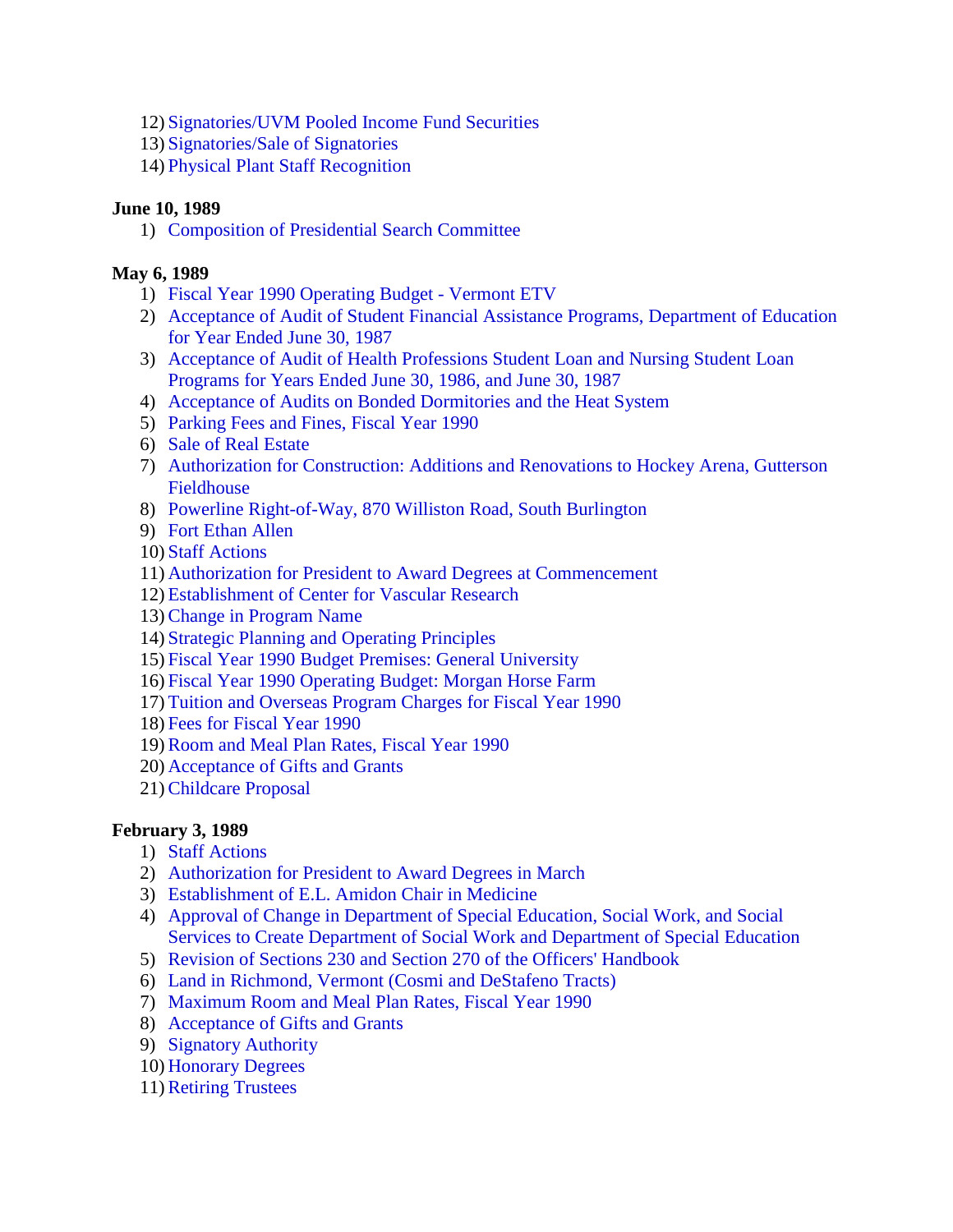# **RESOLUTIONS PRESENTED TO THE BOARD OF TRUSTEES**

# **December 2, 1989**

# <span id="page-2-0"></span>**BUILDINGS AND GROUNDS COMMITTEE**

# **License Agreement to Lake Champlain Cable TV/Richmond Cable TV, Towns of Colchester and Essex**

WHEREAS, the University is owner of property at Fort Ethan Allen in both the Town of Colchester and Town of Essex; and

WHEREAS, Lake Champlain Cable TV/Richmond Cable TV desires to install, operate, and maintain a television cable transmission line and to supply cable television to University buildings; and

WHEREAS, the University is willing to grant a license agreement to use a strip of land 5' wide (2.5' either side of the installed cable) to Lake Champlain Cable TV/Richmond Cable TV for the installation, operation, and maintenance of the cable television distribution system;

BE IT RESOLVED, that the Board of Trustees hereby authorizes the President or Senior Vice President to grant a license agreement to Lake Champlain Cable TV/Richmond Cable TV.

BE IT FURTHER RESOLVED, that Lattie F. Coor, President, or Ben R. Forsyth, Senior Vice President, is authorized to execute any and all instruments necessary, proper, and desirable to accomplish said cable line license agreement.

# **Authorization for Housing Project A, South Prospect Street, and Housing Project B, East Avenue**

RESOLVED, that the President or Senior Vice President is authorized to proceed with Housing Project A on South Prospect Street and Project B on East Avenue for development of rental apartment housing.

BE IT FURTHER RESOLVED, that Lattie F. Coor, President, or his successor, or Ben R. Forsyth, Senior Vice President, is authorized to negotiate a ground lease with the developer(s) of choice and execute any and all instruments necessary, proper, and desirable to accomplish said lease.

#### **JOINT COMMITTEE ON HONORARY DEGREES**

RESOLVED, that the President be and hereby is authorized to offer and confer honorary degrees at the 1990 Commencement to those individuals recommended by the Joint Committee on Honorary Degrees.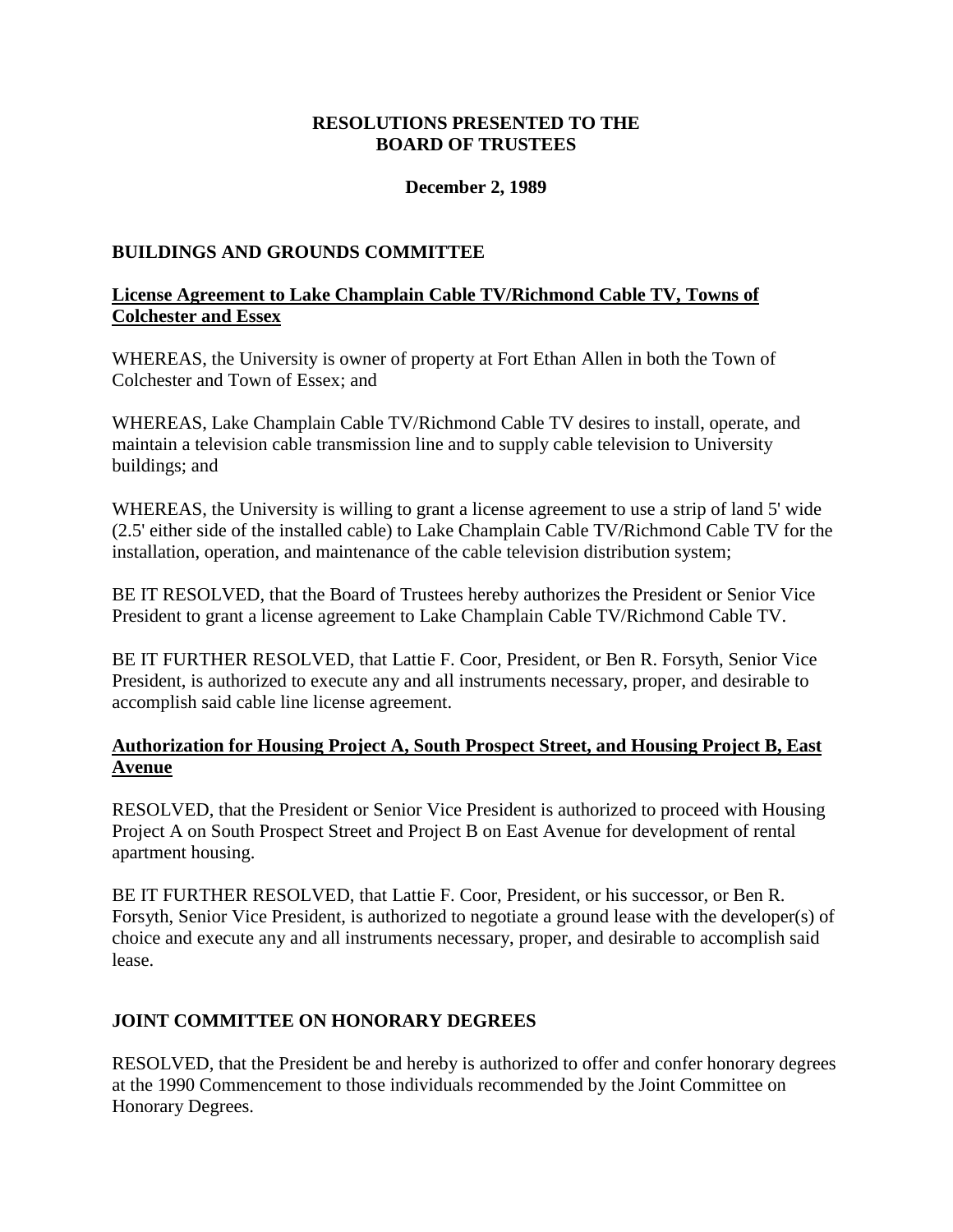### <span id="page-3-0"></span>**FULL BOARD**

#### **Signatory Authority**

RESOLVED, that effective October 30, 1989, the following officers of the University are authorized to act on behalf of the University in approving grant and contract applications and agreements and requests for extensions and supplements: Lattie F. Coor, President; Ben R. Forsyth, Senior Vice President; John W. Hennessey, Provost; Gerald P. Francis, Vice Provost; Carolyn M. Elliott, Vice Provost; and Joseph E. McLaughlin, Interim Director of Sponsored Programs. This authorization supersedes all previous resolutions.

#### **Recognition of Lattie F. Coor**

WHEREAS, Lattie F. Coor has served this University with great devotion since 1976; and

WHEREAS, his Vison for this University has been realized in so many ways through his great dedication as President; and

WHEREAS, his achievements have brought great distinction on this University and on himself; and

WHEREAS, he will now undertake to give such devotion, dedication, and distinction to a university in his native state of Arizona;

THEREFORE, BE IT RESOLVED, that this Board of Trustees expresses to Lattie Coor its commitment to build upon his vision for UVM, its appreciation for his work among us, its delight in the friendship that he has shared with us, and its best wishes for the continuation of his outstanding leadership in American higher education.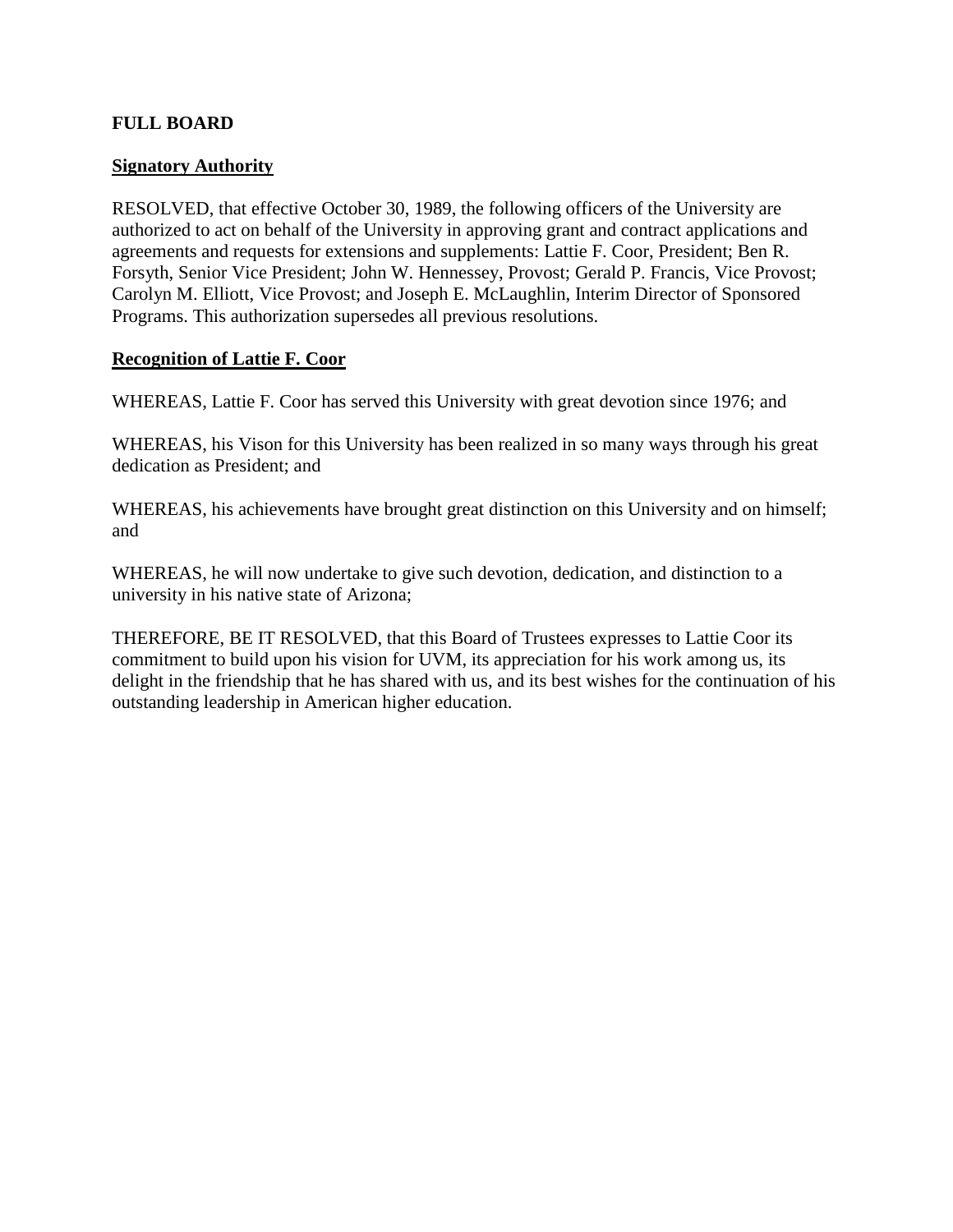# **RESOLUTIONS PRESENTED TO THE BOARD OF TRUSTEES**

# **October 7, 1989**

### <span id="page-4-0"></span>**AUDIT COMMITTEE**

#### **Acceptance of Fiscal Year 1989 Audit**

WHEREAS, the books and accounts of The University of Vermont and State Agricultural College for the fiscal year ended June 30, 1989, have been audited by Coopers and Lybrand, Certified Public Accountants, under the supervision of the Auditor of Accounts, State of Vermont, and the report of such audit published in detail in accordance with 16, V.S.A., Section  $2281(a)$ ;

BE IT RESOLVED, that in accordance with authorization contained in the Bylaws, the Board hereby accepts such audit in lieu of the annual audit, and that the same be considered as the report of the Audit Committee.

# **EDUCATIONAL POLICY COMMITTEE**

#### **Staff Actions**

RESOLVED, that the Board of Trustees receives the list of staff actions and approves leaves of absence noted on pages 6 and 7 of the staff action list.

#### **Exception to Policy on Employment of Relatives**

RESOLVED, that in accordance with the section entitled "Employment of Relatives" in the Staff Handbook, the Board of Trustees approves the appointment of Anne Howland as animal caretaker in the Department of Zoology and the continued employment of Jeanne Goldhaber as head teacher of the Early Childhood Development Center in the College of Education and Social **Services** 

#### **Approval of Degrees**

RESOLVED, that the Board of Trustees approves the awarding of degrees to those students who have completed degree requirements and who have been recommended by their respective deans and approved by the Faculty Senate.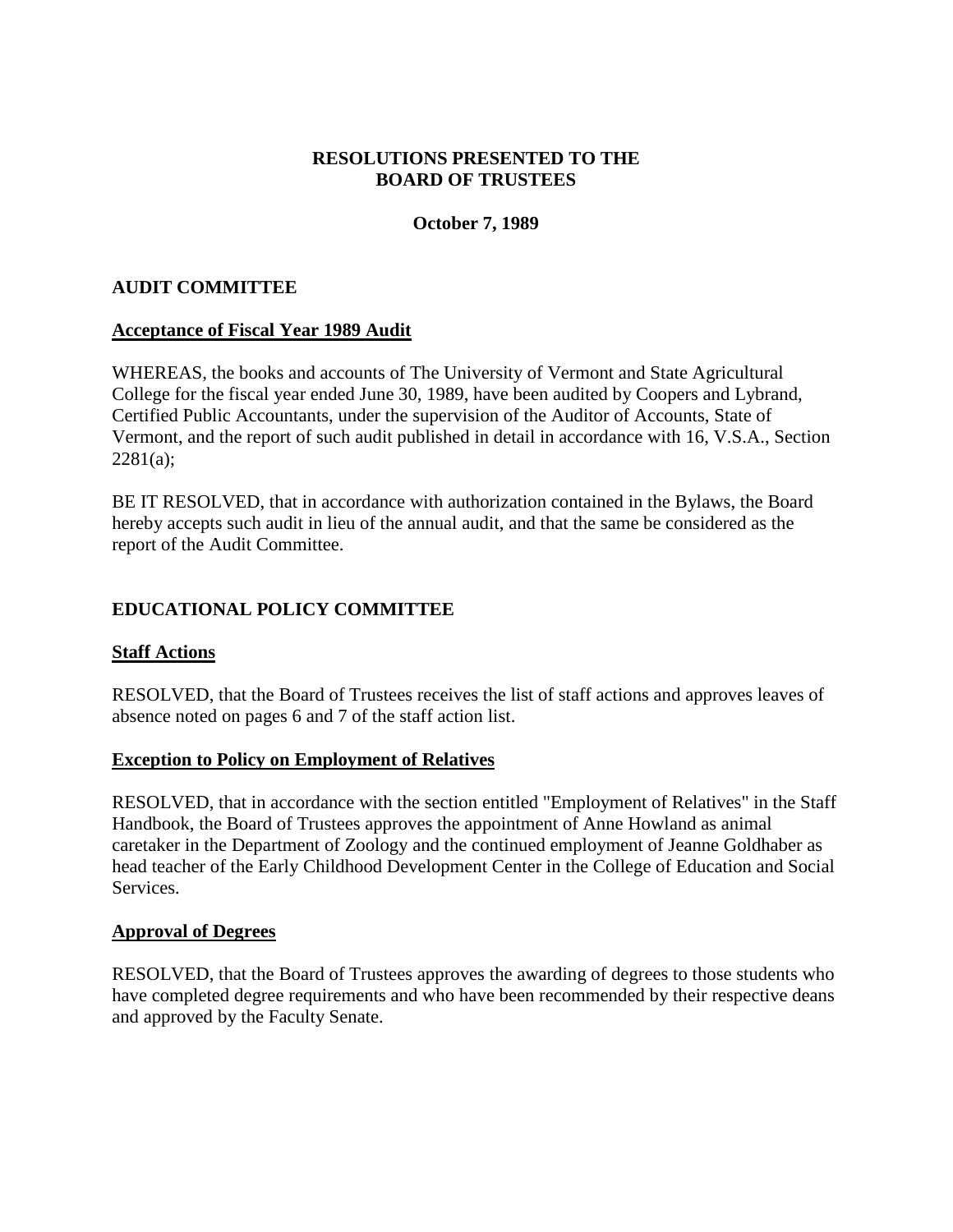# <span id="page-5-0"></span>**BUILDINGS AND GROUNDS COMMITTEE**

# **License Agreement to Adelphia Cable Communications, City of Burlington**

WHEREAS, the University is owner of property which is located on its main campus in the City of Burlington; and

WHEREAS, the University desires and is willing to have Adelphia Cable Communications supply cable television to its dormitories; and

WHEREAS, the University is willing to grant a license agreement to Adelphia Cable Communications to wire dormitories and to use one of existing coaxial backbone network cables that was installed with the PBX conduit system to provide cable television in its dormitories;

BE IT RESOLVED, that the Board of Trustees hereby authorizes the President or Senior Vice President to grant a license agreement to Adelphia Cable Communications.

BE IT FURTHER RESOLVED, that Lattie F. Coor, President, or Ben R. Forsyth, Senior Vice President, is authorized to execute any and all instruments necessary, proper, and desirable to accomplish said cable television license agreement.

# **Deed of Easement for Pipeline to Vermont Gas Systems, Inc., Town of Colchester, GSA Parcel 17A**

WHEREAS, the University is owner of property located at Fort Ethan Allen in the Town of Colchester; and

WHEREAS, the University desires and is willing to have Vermont Gas Systems, Inc., supply gas to the 1969 University Married Student Housing Complex, located on Ethan Allen Avenue in the Town of Colchester on GSA Parcel 17A; and

WHEREAS, the University is willing to grant a deed of easement for pipeline 10' wide to Vermont Gas Systems, Inc., for the installation, operation, and maintenance of the gas line;

BE IT RESOLVED, that the Board of Trustees hereby authorizes the President or Senior Vice President to grant a deed of easement for pipeline to Vermont Gas Systems, Inc.

BE IT FURTHER RESOLVED, that Lattie F. Coor, President, or Ben R. Forsyth, Senior Vice President, is authorized to execute any and all instruments necessary, proper, and desirable to accomplish said deed of easement for the pipeline.

# **License Agreement to City of South Burlington**

WHEREAS, the University is owner of property in the City of South Burlington, on which is located its Wheelock Farm Tract; and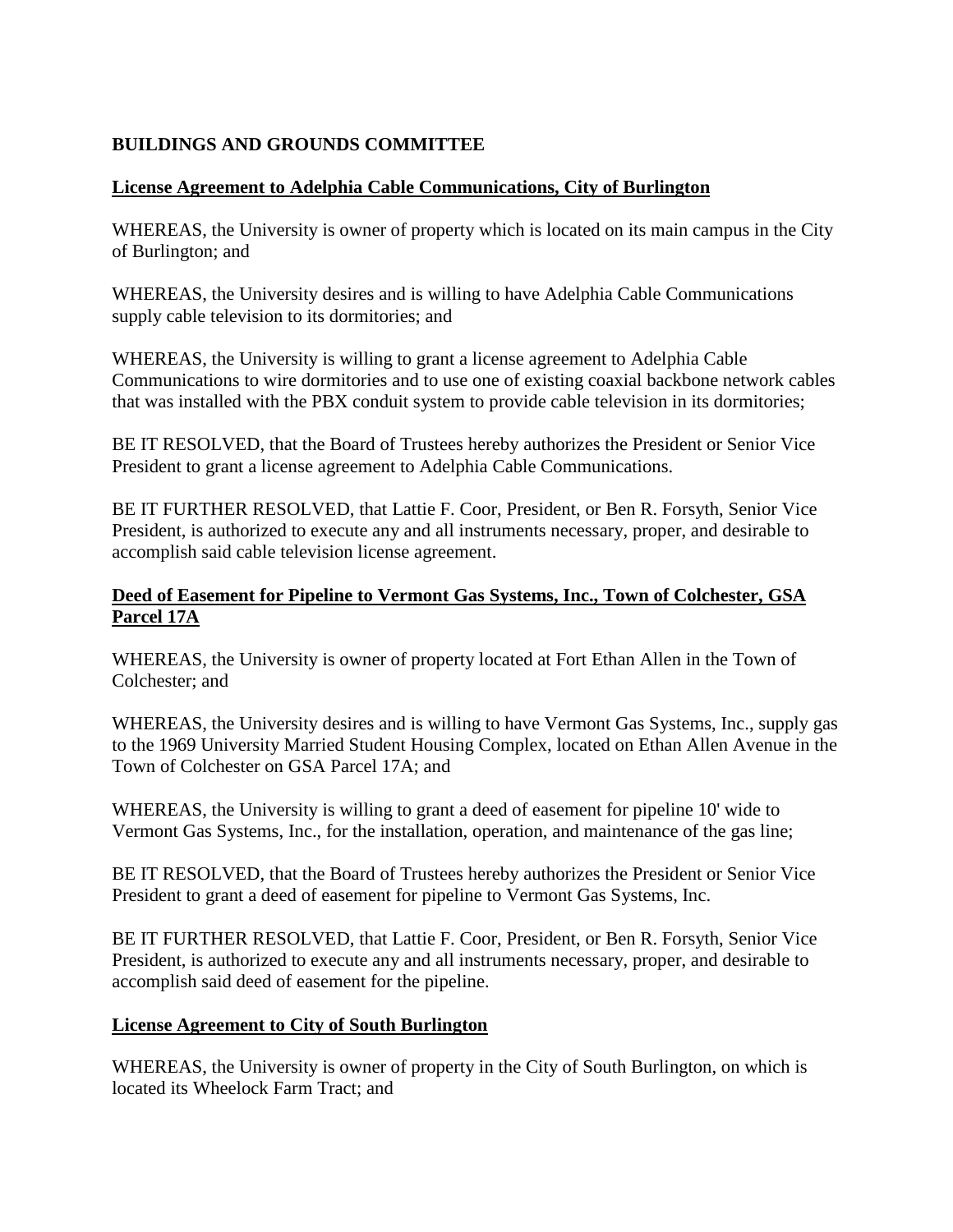<span id="page-6-0"></span>WHEREAS, the City of South Burlington desires to construct and maintain a recreational pathway for public use by nonmotorized vehicles; and

WHEREAS, the University is willing to grant a license agreement, 15' wide, to the City of South Burlington for the construction and maintenance of the recreational pathway;

BE IT RESOLVED, that the Board of Trustees hereby authorizes the President or Senior Vice President to grant a license agreement to the City of South Burlington.

BE IT FURTHER RESOLVED, that Lattie F. Coor, President, or Ben R. Forsyth, Senior Vice President, is authorized to execute any and all instruments necessary, proper, and desirable to accomplish said license agreement.

# **Leasing of Research Space Outside the Main Campus**

WHEREAS, the University does not currently have adequate space to support its basic research programs, nor to house any future growth in research activities;

THEREFORE, BE IT RESOLVED, that the Board of Trustees hereby authorizes the President or his designee to negotiate for leased space outside of the main campus area for such research activities.

# **Agreement with City of Burlington**

BE IT RESOLVED, that the President is hereby authorized to continue to negotiate an agreement with the City of Burlington whereby The University of Vermont will address traffic, parking, and housing issues which will be sufficient to alleviate the City of Burlington's concerns about the construction of the Stafford building and future projected projects as outlined by the Campus Master Plan and the Trustees ad hoc Committee for Action on the Campus Master Plan Report. This agreement shall include provisions to accomplish the following:

# Housing

To provide on-campus housing for 850 more students than are currently housed by: (1) constructing, on campus, 165 new student apartments which will create 544 or more spaces for students and (2) enacting policies and improvements to bring back at least 300 students on existing on-campus housing.

# Traffic

Give land to the City at no cost for the Main Street project to be used toward the local share of the cost of the project.

Provide up to \$350,000 in cash to the City to be used to help fund the City's share of the cost of the project.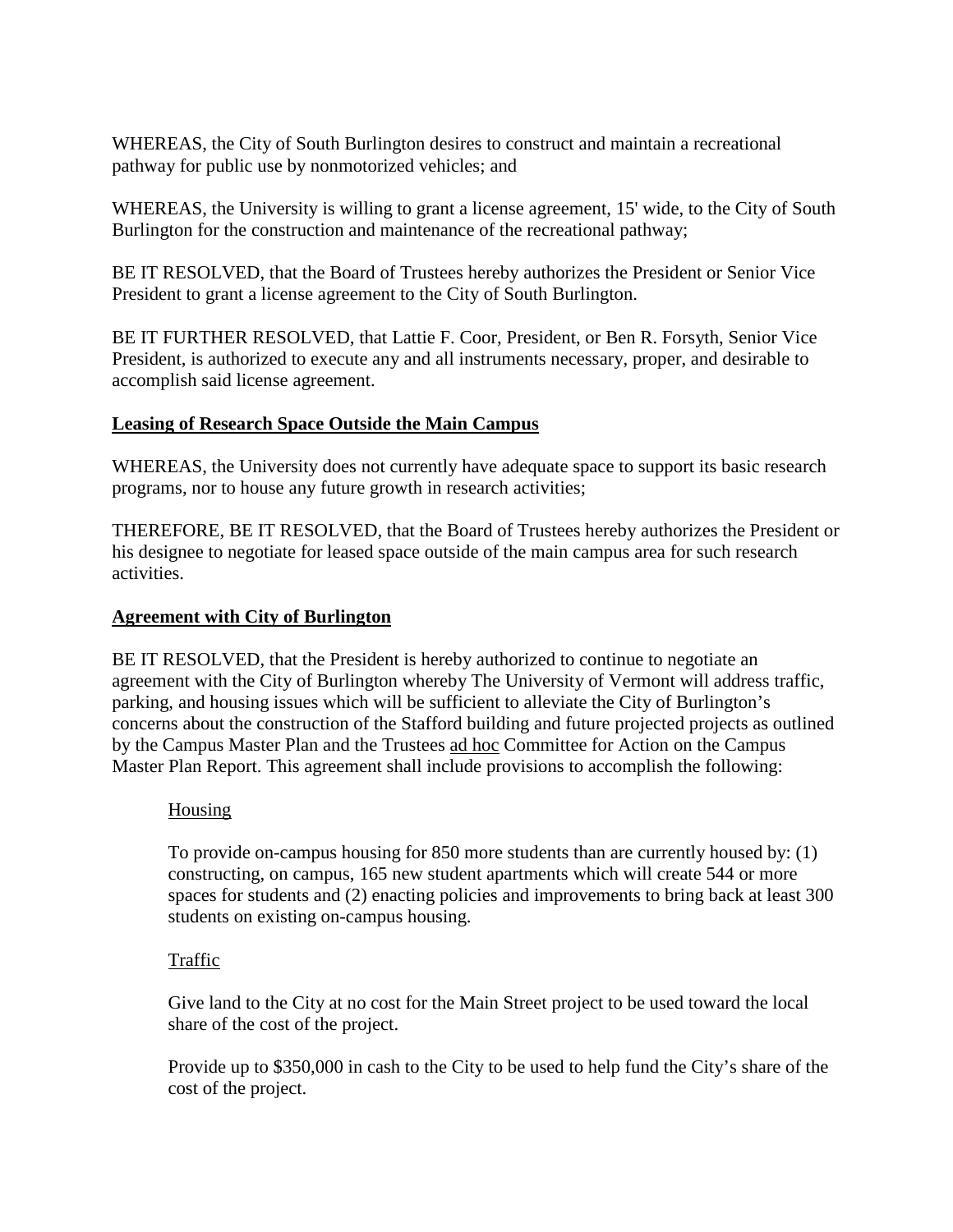<span id="page-7-0"></span>Engage, with the City, in an evaluation and program, if feasible, to reduce dependency on private vehicles on campus and in the City.

### Parking

The addition of 400 new spaces by fall 1990 with a new bus or shuttle service.

Determine the feasibility of a parking structure at Waterman/DeGoesbriand this fall based upon the ability to finance and pay for debt service and operating costs.

The President shall bring any agreement for execution to the Board of Trustees Executive Committee for approval.

# **FY 1991 Capital Appropriation Request - General University**

RESOLVED, that the President be and hereby is authorized to request from the Governor and the Legislature of the State of Vermont \$4,700,000 for Fiscal Year 1991 for the following capital expenditures (in priority order):

| 1. Old Mill renovation - Phase 3           | \$2,000,000 |
|--------------------------------------------|-------------|
| 2. Exterior rehabilitation, stabilization, |             |
| and infrastructure improvements            | 500,000     |
| 3. Risk management/life safety             |             |
| chemical waste storage facility            |             |
| emergency generation                       | 1,400,000   |
| 4. A/E planning--Pomeroy Hall, Williams    |             |
| Science Hall, Given Medical Complex        | 800,000     |
|                                            |             |
| Total FY 1991 Request                      | \$4,700,000 |

# **FINANCE AND BUDGET COMMITTEE**

#### **Fiscal Year 1991 State Appropriation Request - General University, Morgan Horse Farm**

RESOLVED, that the Finance and Budget Committee of the Board of Trustees be, and hereby is, authorized to develop and approve, on behalf of the Board of Trustees, a Fiscal Year 1991 appropriation request and that the President be, and hereby is, authorized to transmit that request to the Governor and the Legislature of the State of Vermont for an appropriation for the general operations of The University of Vermont for Fiscal Year 1991.

BE IT FURTHER RESOLVED, that the President be, and hereby is, authorized to request an appropriation for general operations of the Morgan Horse Farm of \$13,250 for Fiscal Year 1991.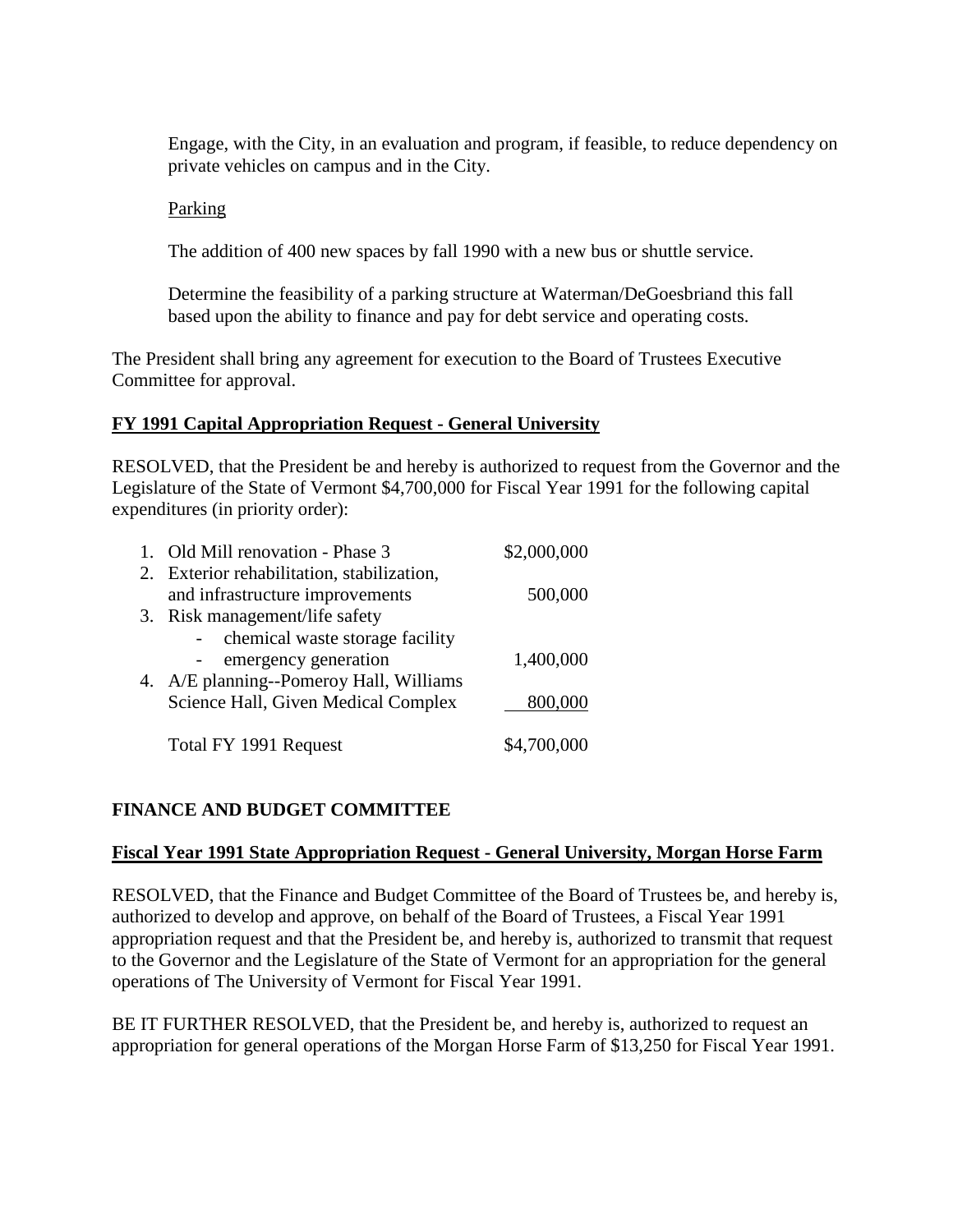# <span id="page-8-0"></span>**1990 Summer Session Tuition**

RESOLVED, that the Board of Trustees hereby approves a tuition increase for the Summer Session from \$105 to \$114 per credit hour for in-state students and \$250 to \$285 per credit hour for out-of-state students, the increases to become effective with the 1990 Summer Session.

# **Acceptance of Gifts and Grants**

RESOLVED, that the Board of Trustees hereby accepts gifts in the amount of \$1,678,380.27 and grants in the amount of \$7,483,033.

# **Report of ad hoc Trustee Committee on Daycare**

RESOLVED, that the Board of Trustees adopts the October 6, 1989, report of the ad hoc Trustee Committee on Daycare.

# **Statement of Intent to Issue General Obligations of the University, Retaining Bond Counsel and an Underwriter Therefor and Other Matters**

WHEREAS, The University of Vermont and State Agricultural College (the "University"), acting by and through its Board of Trustees (the "Board"), is a body corporate of the State of Vermont (the "State") and an instrumentality of the State for providing public higher education;

WHEREAS, the University has the power pursuant to Act No. 83, approved November 9, 1865, as amended and supplemented by Act No. 67, approved February 21, 1917, Act No. 40, approved March 19, 1925, Act No. 66, approved March 16, 1955, and Act No. 49, approved April 27, 1977, of the Laws of Vermont (collectively, the "Act") to issue its bond constituting general obligations of the University (the "Bonds");

WHEREAS, the University is in need of certain capital improvements (the "Project") which it proposes to finance with the proceeds of not to exceed \$10,000,000, 8 percent interest rate, 20 year term Revenue Bonds as General Obligations, Series 1989 (the "Series 1989 Bonds");

# NOW, THEREFORE, BE IT RESOLVED BY THE BOARD OF TRUSTEES OF THE UNIVERSITY OF VERMONT AND STATE AGRICULTURAL COLLEGE AS FOLLOWS:

- 1. The Board does hereby declare that it authorizes the issuance of and will issue not to exceed \$10,000,000 aggregate principal amount of the Series 1989 Bonds under and in accordance with the applicable laws of the State to finance the cost of the Project and the expenses incidental to the issuance of the Bonds, upon such term and conditions as may be agreed upon by the Board and the purchasers of the Series 1989 Bonds.
- 2. The Committee on Finance and Budget, the Chair or Vice Chair and Secretary or Assistant Secretary of the Board are further hereby authorized to take any and all further action to execute and deliver any and all other documents as may be necessary or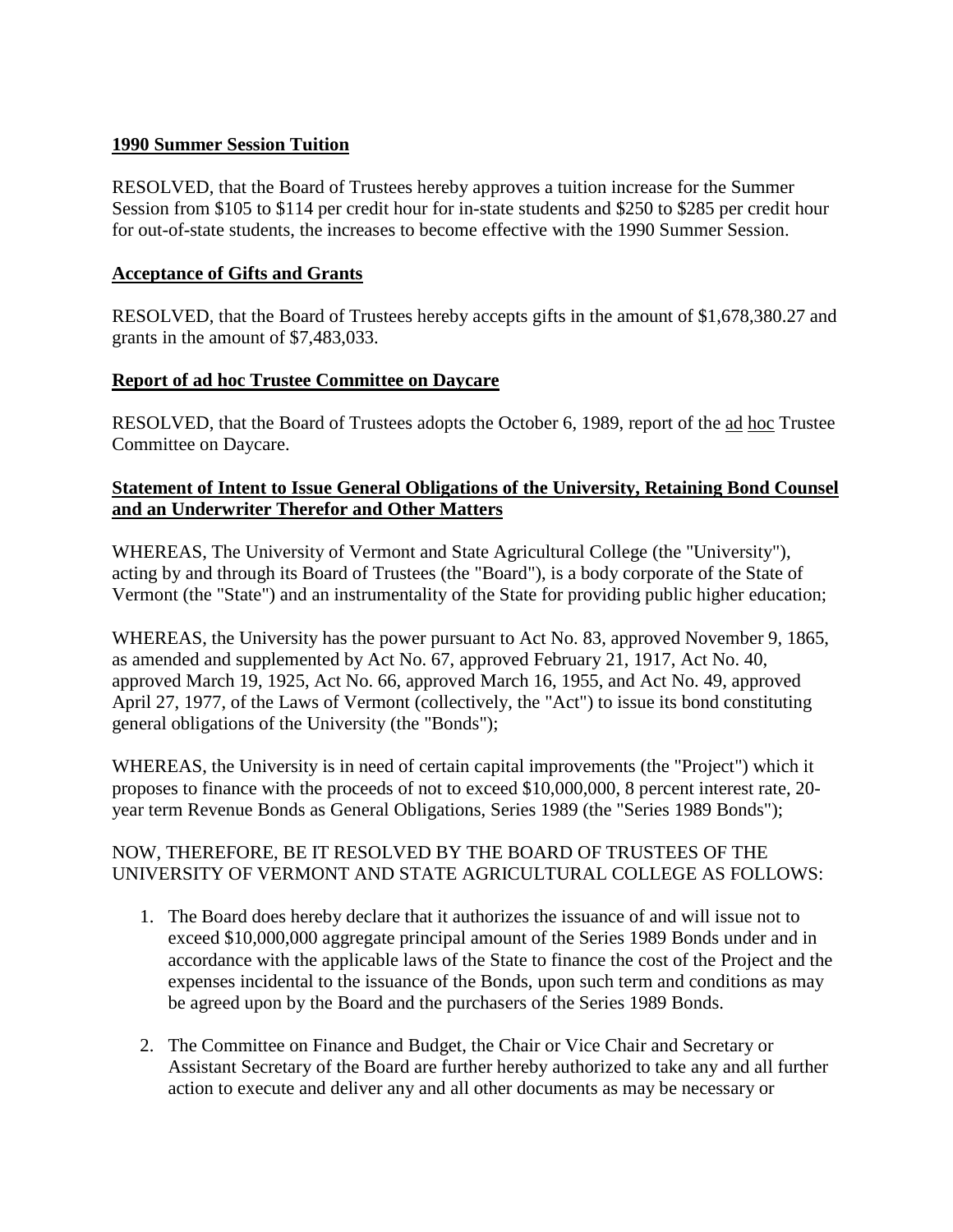appropriate to authorize, issue, and deliver the Series 1989 Bonds and to effect the undertaking for which the Series 1989 Bonds are to be issued.

- 3. The Board hereby appoints Miller, Eggleston & Rosenberg, Ltd., and Kutak Rock & Campbell to serve as Bond Counsel to the University in connection with the issuance and sale of the Series 1989.
- 4. The Board hereby authorizes the President to select the Underwriter in connection with the issuance and sale of the Series 1989 Bonds.
- 5. This resolution shall take effect immediately upon its adoption.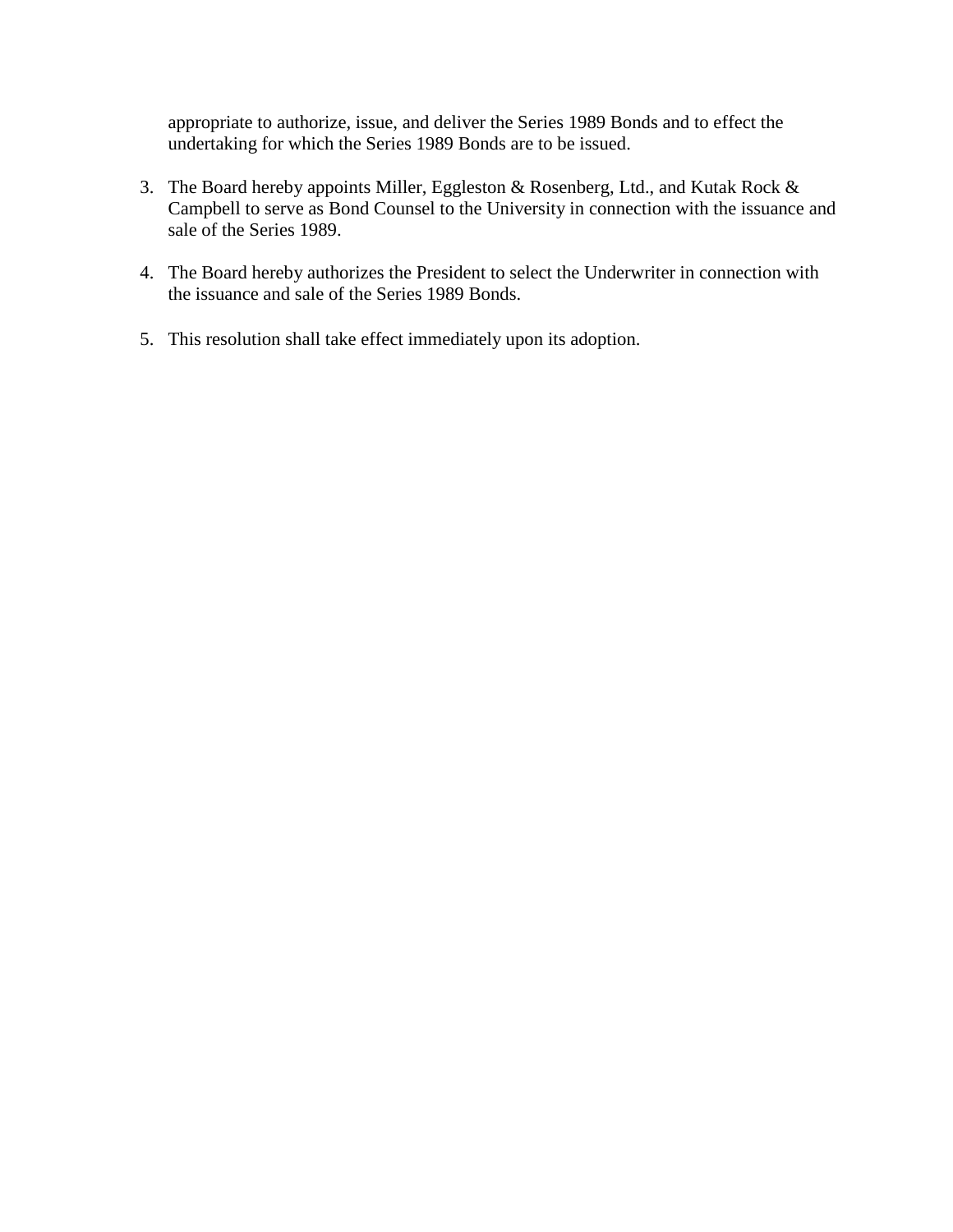# **RESOLUTIONS PRESENTED TO THE BOARD OF TRUSTEES**

# **August 17, 1989**

# <span id="page-10-0"></span>**GOVERNING BOARD OF VERMONT ETV**

#### **Agreement for Transfer of Assets and Assumption of Liabilities of Vermont ETV**

WHEREAS, the University of Vermont and State Agricultural College (the "University") now operates a state-wide public television station under the name "Vermont ETV" (the "Station") under authority granted in part by the Vermont legislature by Public Act No. 23 of 1966, 16 V.S.A. Sec. 2801 et seq. and under broadcast license granted by Federal Communications Commission; and

WHEREAS, the Vermont Legislature has authorized the University to transfer the assets of the Station to an independent non-profit corporation established for the purpose of providing public television throughout Vermont; and

WHEREAS, Vermont ETV, Inc. ("ETV") is an independent non-profit corporation which has been organized for the purpose of providing public television throughout Vermont; and

WHEREAS, the Governing Board of the Station has recommended to the Board of Trustees of the University that the assets and liabilities of the Station be transferred to ETV, and the Board of Trustees believes that it is desirable and in the best interests of the University and of the citizens of Vermont to transfer the assets and liabilities of the Station to ETV in order to enable the Station to better fulfill its mission and goals, to expand its service, and to become an even more valuable asset to the citizens of Vermont and surrounding areas;

#### NOW THEREFORE, BE IT RESOLVED:

- 1. That the University shall transfer all of the assets and liabilities of the Station to ETV substantially on the terms and conditions of the Agreement for Transfer of Assets and Assumption of Liabilities dated as of September 1, 1989 (the "Agreement") by and between the University and ETV in the form presented to the Board of Trustees at this meeting;
- 2. That the Agreement and each of the exhibits attached to the Agreement be and they hereby are authorized, approved and ratified by and on behalf of the University; and
- 3. That the President, Lattie F. Coor, and the Senior Vice President, Ben R. Forsyth, of the University be and each of them acting singly hereby is authorized and empowered to execute and deliver the Agreement on behalf of the University, with such changes, additions and delegations as the signing officer deems necessary and appropriate, his signature to be conclusive evidence of his authority to act, and to execute and deliver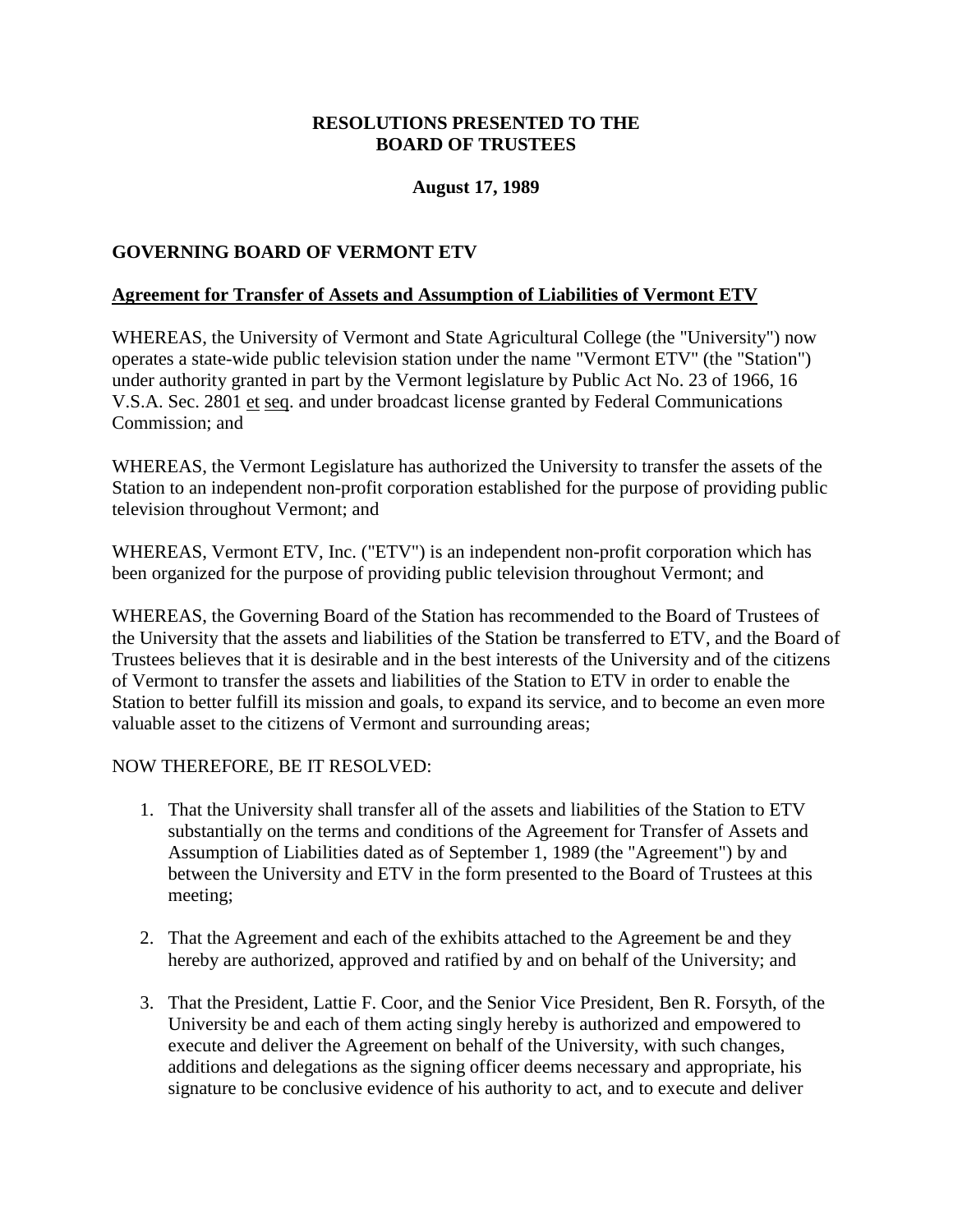<span id="page-11-0"></span>each of the documents to be executed by the University at the closing referred to in the Agreement, and to do all other acts and things and to execute and deliver all other documents and instruments necessary and desirable to consummate and carry out the transactions contemplated by the Agreement.

# **ALUMNI AFFAIRS AND DEVELOPMENT COMMITTEE**

# **Fund-Raising Campaign**

RESOLVED, that the trustee Alumni Affairs and Development Committee recommends that the UVM trustees, faculty, and administration continue to lay the groundwork for a comprehensive fund-raising campaign; that November 17, 1989, be the occasion of a progress report and celebration of the University's fund-raising success to that date; and that a formal announcement of the campaign vision, program, and goal be made to the public as the new president enters office.

# **BUILDINGS AND GROUNDS COMMITTEE**

# **Naming of 601 Main Street**

WHEREAS, Thurston Madison Adams served at The University of Vermont from 1943 until 1961; and

WHEREAS, he made significant contributions to his discipline of agricultural economics; and

WHEREAS, he provided long and significant service to agriculture in the State of Vermont and in the New England region through his continuous efforts in the development of regional milk pricing; and

WHEREAS, the Department of Agricultural and Resource Economics of the College of Agriculture and Life Sciences has been relocated from the building at 178 South Prospect Street, and known as the Thurston Madison Adams House per the Board of Trustees resolution dated February 14, 1975, to 601 Main Street;

NOW, THEREFORE, BE IT RESOLVED, that the building at 601 Main Street which now houses the Department of Agricultural and Resource Economics of the College of Agriculture and Life Sciences shall henceforth be known as the Thurston Madison Adams Building. The building previously occupied by the Department of Agricultural and Resource Economics shall be known as 178 South Prospect Street.

BE IT FURTHER RESOLVED, that the plaque making this designation known be relocated in the Thurston Madison Adams Building.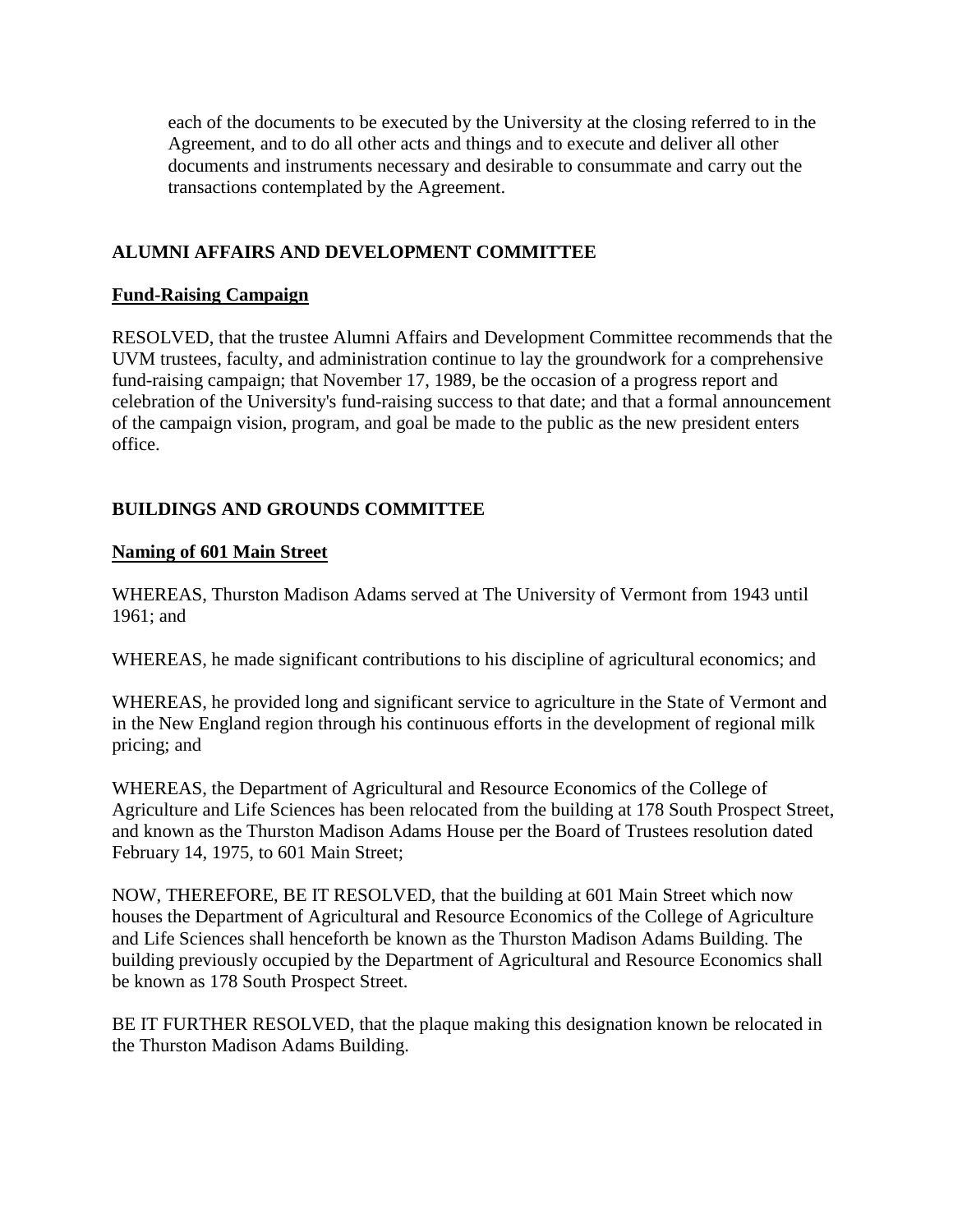# <span id="page-12-0"></span>**EDUCATIONAL POLICY COMMITTEE**

# **Staff Actions**

RESOLVED, that the Board of Trustees receives the list of staff actions (including full-time faculty reappointments and promotions effective 1989-90 and 1990-91) and approves leaves of absence noted on page 10 of the staff action list.

# **Appointment of Buttles Professor of Pathology**

RESOLVED, that the Board of Trustees approves the appointment of Dr. Nicholas J. Hardin as the Buttles Professor of Pathology for the period July 1, 1989, to June 30, 1994.

# **Change in Name of Department of Microbiology to the Department of Microbiology and Molecular Genetics**

RESOLVED, that the Board of Trustees approves the change in the name of the Department of Microbiology in the Colleges of Medicine and Agriculture and Life Sciences to the Department of Microbiology and Molecular Genetics.

# **Change in Name of Cell Biology Program to the Cell and Molecular Biology Program**

RESOLVED, that the Board of Trustees approves the change in the name of the Cell Biology Program in the Graduate College to the Cell and Molecular Biology Program.

# **Revision of Section 223 of Officers' Handbook**

RESOLVED, that the Board of Trustees approves the revision of Section 223 (Criteria in Appointment, Reappointment, Promotion, and. Tenure Decisions) of the Officers' Handbook as recommended and approved by the Faculty Senate.

# **FINANCE AND BUDGET COMMITTEE**

# **Acceptance of Gifts and Grants**

RESOLVED, that the Board of Trustees hereby accepts gifts in the amount of \$2,944,193.85 and grants in the amount of \$14,472,129.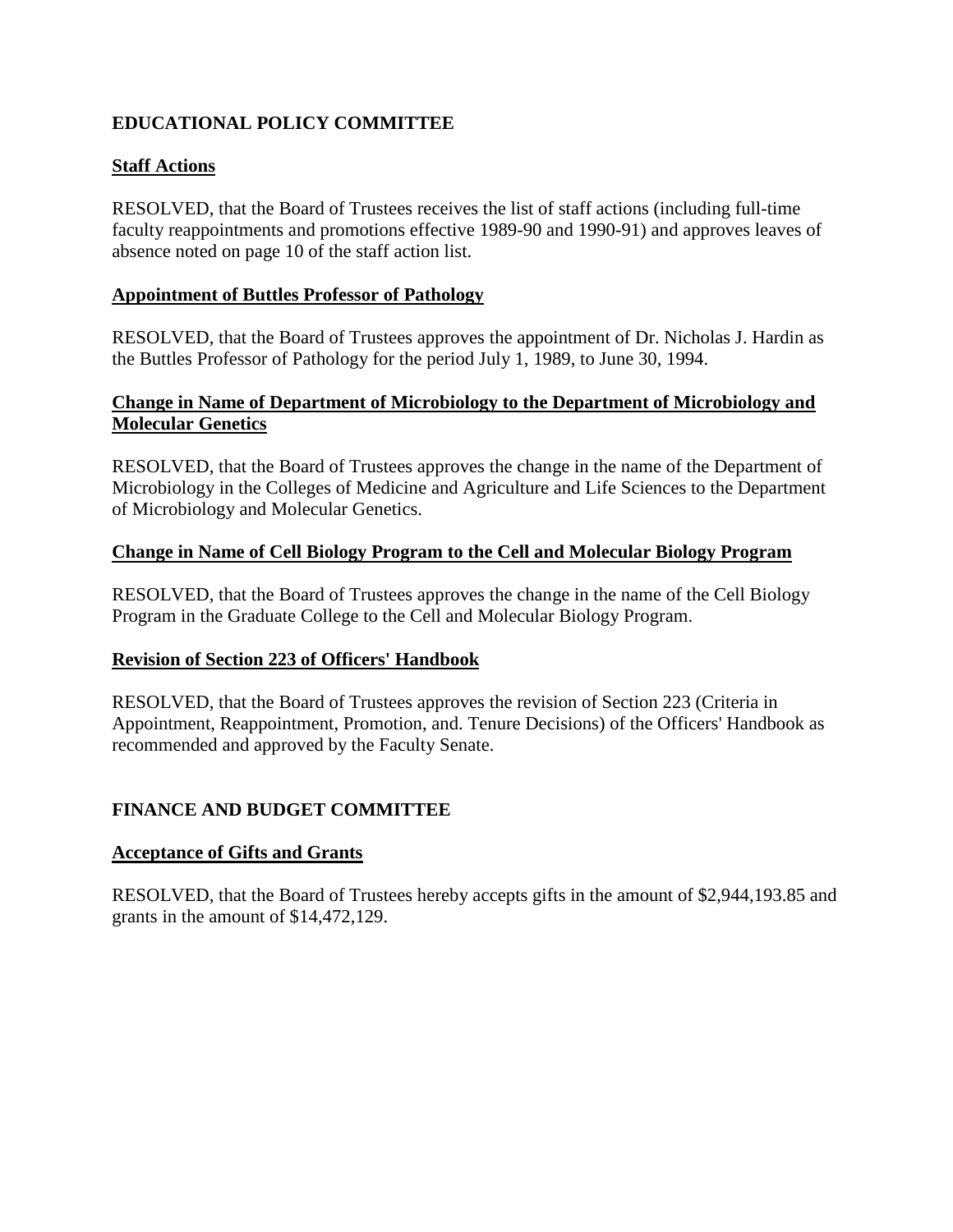# <span id="page-13-0"></span>**FULL BOARD**

# **Authorization for a Special Committee of the Board of Trustees of The University of Vermont and State Agricultural College to Elect Whether or Not to Convert on October 31, 1989, the Interest Rate on the Telecommunications System Bonds, Series 1984, of the University to a Fixed Interest Rate**

(Resolution text appended to August 17, 1989 minutes)

# **Establishment of Account with Chase Manhattan Bank**

WHEREAS, EQUICOR, Inc. (hereinafter referred to as "EQUICOR"), will administer substantially all of the Health and Accident Benefits Programs of The University of Vermont (hereinafter referred to as the "University"); and

WHEREAS, to facilitate the administration of such Health and Accident Benefits Programs, the University desires to open an account with the Chase Manhattan Bank, a national banking association (hereinafter referred to as the "Bank"); and

NOW, THEREFORE, BE IT RESOLVED, that the University open a deposit account with the Bank to be entitled "University of Vermont Employee Health and Accident Benefits Account" (such account being hereinafter referred to as the "Account") and that the officers and agents of the University and of EQUICOR be, and hereby are, and each of them hereby is authorized to deposit funds in the account; and

FURTHER RESOLVED, that, until the further order of the Board of Trustees or the Executive Committee thereof, any of the funds deposited in the Account be subject at any time, and from time to time, to withdrawal or charge upon checks, drafts, or other orders for the payment of money bearing or purporting to bear the signature or facsimile signature of any vice president or the Treasurer of the University or of such persons as may be designated to the bank from time to time by any vice president or the Treasurer of EQUICOR; and

FURTHER RESOLVED, that the Bank is hereby authorized to pay any such instrument to make any such charge and also to receive the same from the payee or any other holder without inquiry as to the circumstances of issue or the disposition of the proceeds even if drawn to the individual order of EQUICOR or of any signing person, or payable to the Bank or others for its account, or tendered in payment of its individual obligation and, at the option of the Bank, even if the Account shall not be in credit to the full amount of such instrument or charge; and

FURTHER RESOLVED, that the Bank is authorized and directed (a) to send the EQUICOR drafts purporting to be drawn by the University upon itself which are made payable through the Bank, and (b) to accept instructions from the persons designated by the Treasurer or any vice president of EQUICOR to charge the account and pay the drafts designated by such persons or, upon return of any such drafts to the Bank with instructions not to pay them, to return such drafts, unpaid, to the presenter; and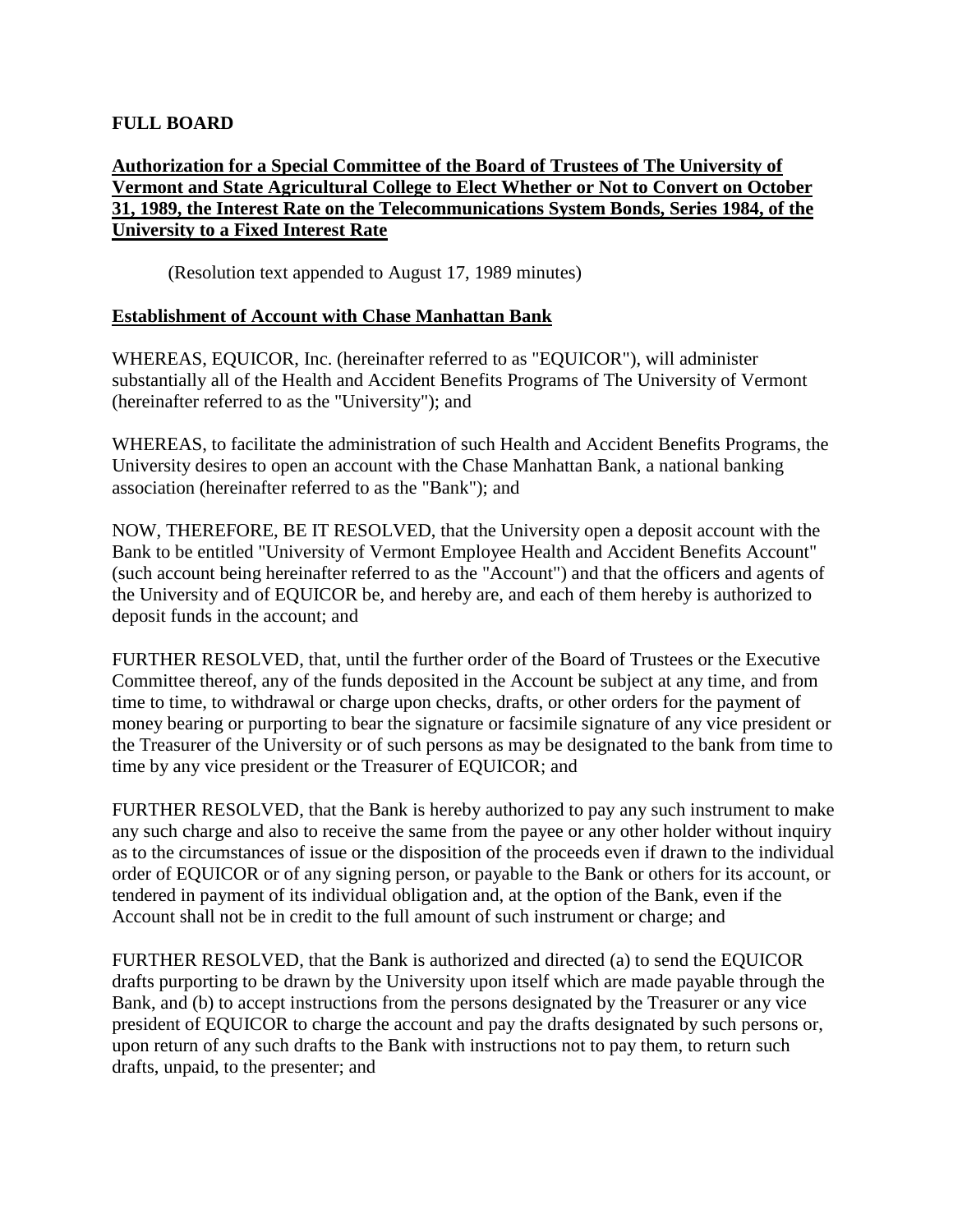<span id="page-14-0"></span>FURTHER RESOLVED, that all statements of account, canceled vouchers, and correspondence in connection with the Account shall be addressed and delivered or sent to EQUICOR.

# **Signatories/UVM Pooled Income Fund Securities**

WHEREAS, the Board of Trustees has appointed The University of Vermont and State Agricultural College as the custodian for securities held in connection with the UVM Pooled Income Fund; and

WHEREAS, from time to time documents relating to securities transfers are required in connection with the operation of this fund;

BE IT RESOLVED, that the President, Lattie F. Coor; Senior Vice President, Ben R. Forsyth; Assistant Vice President for Financial and Personnel Services, Norman A. Blair; and Treasurer, Charles L. Wolf, are hereby authorized to execute any and all instruments necessary, proper, and desirable for that purpose, and further that any officer of this corporation is hereby authorized to certify this resolution to whom it may concern. This resolution is to take effect July 1, 1989.

# **Signatories/Sale of Securities**

RESOLVED, that the Board of Trustees hereby authorizes Norman A. Blair, Assistant Vice President for Financial and Personnel Services, and Charles L. Wolf, Treasurer, to sell securities received as contributions to the University up to a limit of \$100,000. The sale of securities in excess of \$100,000 in value will require the prior approval of the Chair of the Investment Committee.

BE IT FURTHER RESOLVED, that the Assistant Vice President for Financial and Personnel Services, Norman A. Blair, or Treasurer, Charles L. Wolf, is authorized to execute any and all instruments necessary, proper, and desirable for that purpose; and further that any officer of this corporation is hereby authorized to certify this resolution to whom it may concern. This resolution is to take effect July 1, 1989.

# **Physical Plant Staff Recognition**

WHEREAS, the Association of Physical Plant Administrators of Universities and Colleges have conferred on the Physical Plant Department of The University of Vermont the 1989 Award for Excellence in Facilities Management among large campuses in the eastern region of the United States; and

WHEREAS, the Trustees of The University have observed and enjoyed a part of the benefits provided by this campus through the good work of 272 staff of the Physical Plant Department;

THEREFORE, BE IT RESOLVED, that the Board of Trustees of The University of Vermont congratulates the staff of the Physical Plant Department on the recognition accorded them by their professional colleagues, expresses its appreciation for the efforts of that staff, and extends its best wishes for continued success for each and every member of that staff.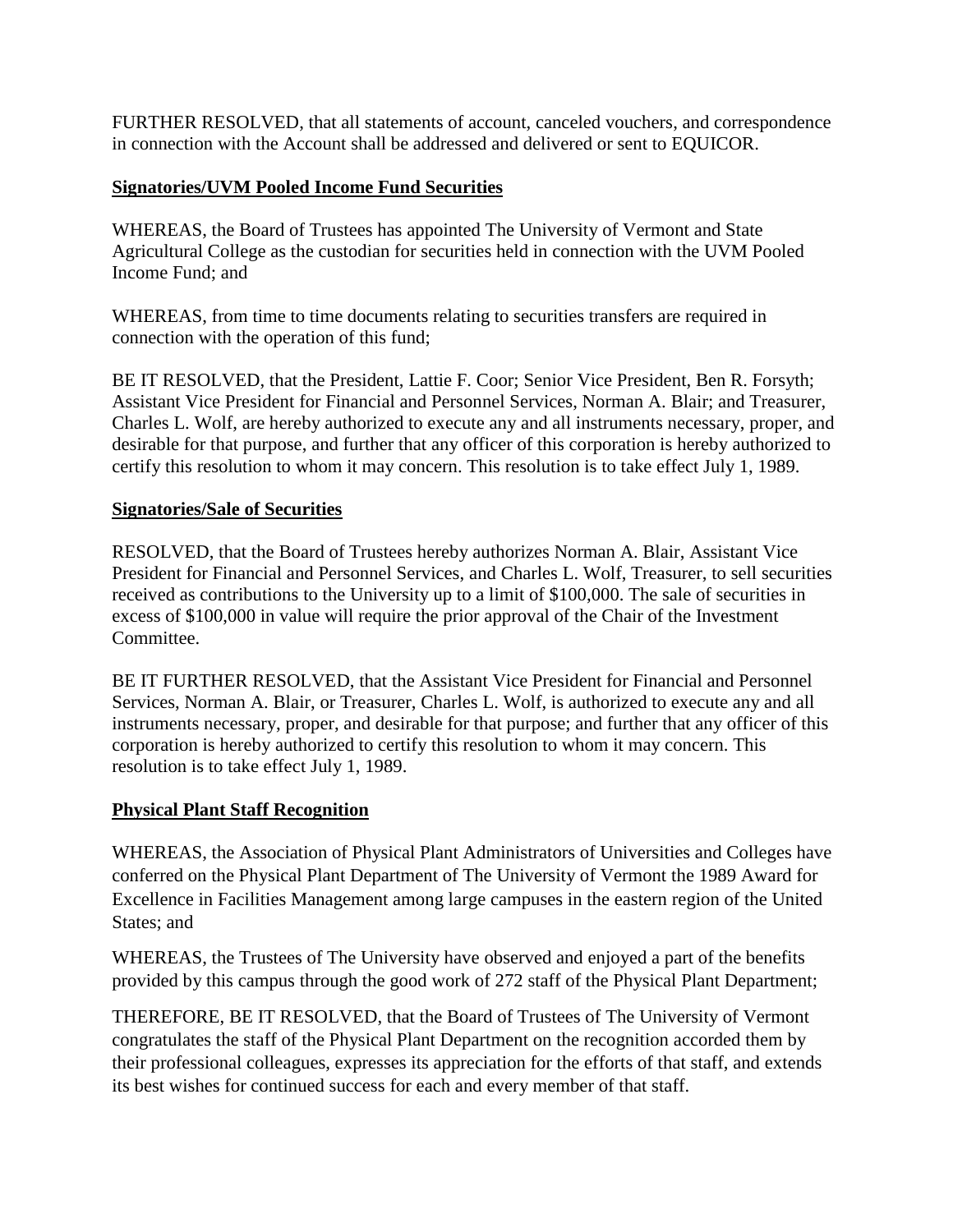# The University of Vermont



Burlington, Vermont 05405-0160 August 22, 1989

MEMORANDUM

TO: Milt Romrell FROM: Wendy G. Smith SUBJECT: Board of Trustees

Ü,

On Thursday, August 17, the Board of Trustees unanimously authorized this resolution and asked that it be communicated to your staff:

> WHEREAS the Association of Physical Plant Administrators of Universities and Colleges have conferred on the Physical Plant Department of The University of Vermont the 1989 Award for Excellence in Facilities Management among large campuses in the Eastern region of the United States;

> AND WHEREAS the Trustees of the University have observed and enjoyed a part of the benefits provided this campus through the good work of 272 staff of the Physical Plant Department;

THEREFORE BE IT RESOLVED that the Board of Trustees of The University of Vermont congratulates the staff of the Physical Plant Department on the recognition accorded them by their professional colleagues, expresses its appreciation for the efforts of that staff, and extends its best wishes for continued success for each and every member of that staff.

 $\mathbf{H}$ 

WGS/skb \$7:89082203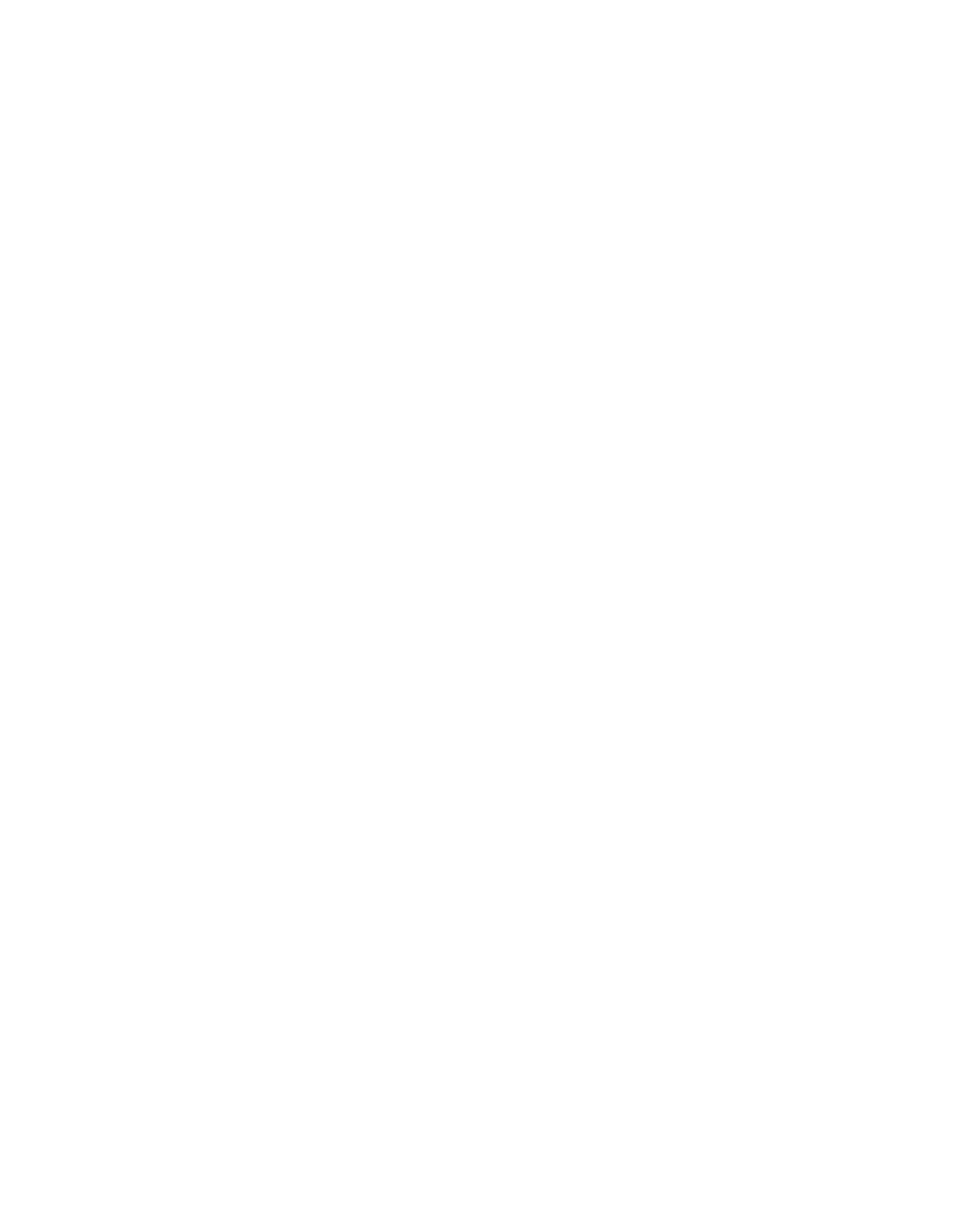#### **RESOLUTION ADOPTED BY THE BOARD OF TRUSTEES**

#### **June 10, 1989**

#### <span id="page-17-0"></span>**Composition of Presidential Search Committee**

RESOLVED, that the Chairman of the Board of Trustees of The University of Vermont and State Agricultural College be authorized to appoint a Presidential Search Committee to seek, receive, and review applications and nominations for the office of President, to consider the qualifications of the candidates, and to make recommendations as to candidates to be considered by the Board of Trustees for election to the office of President; and that such Committee shall consist of: five trustees appointed by the Chairman of the Board of Trustees, of whom one shall be appointed by the Chairman to chair said Committee; four faculty members selected by the faculty panel (as described in Section 143 of the Officers' Handbook); two students chosen from a list proposed by the Student Association; two staff representatives; and such other persons as the Board Chairman chooses to appoint.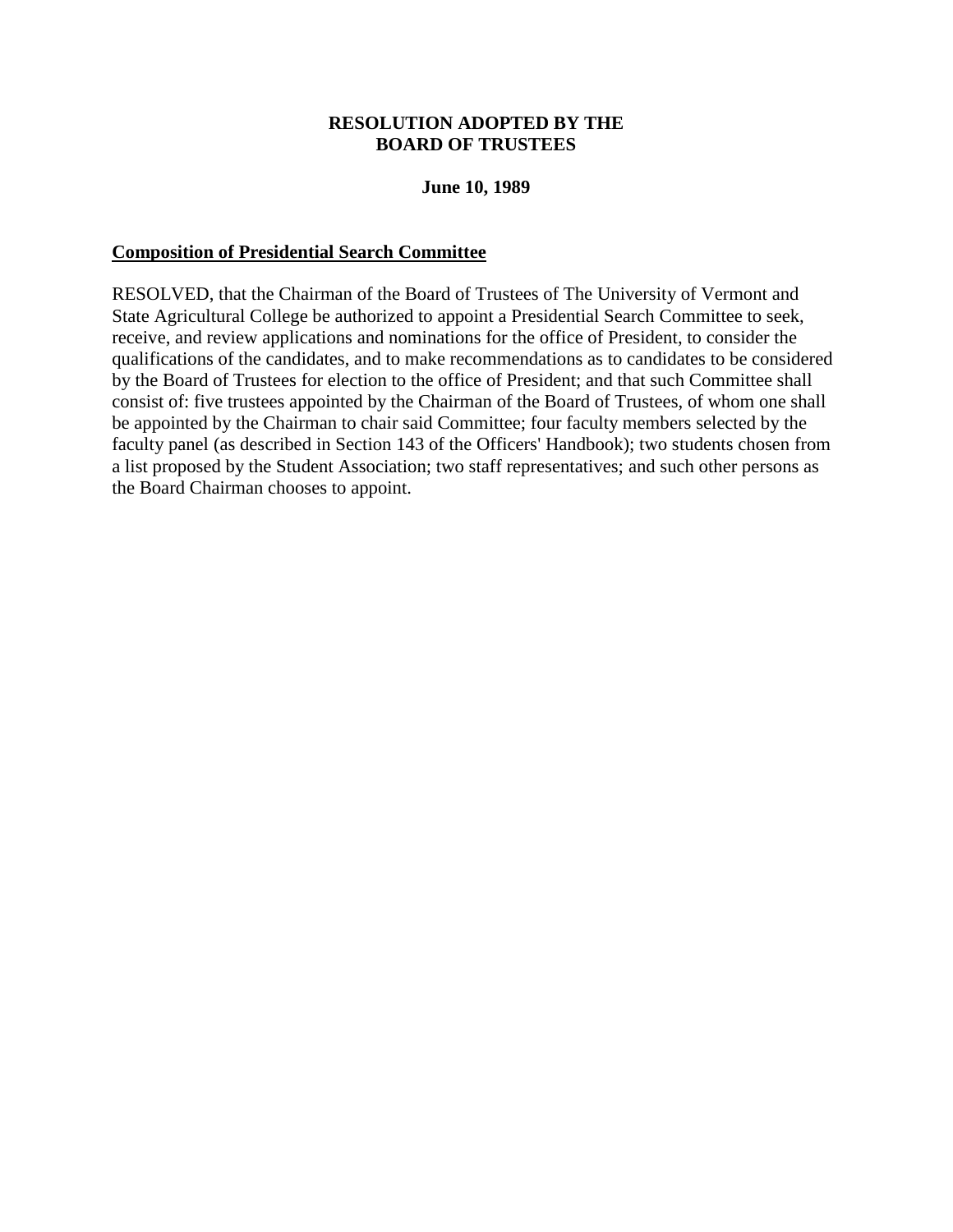# **RESOLUTIONS PRESENTED TO THE BOARD OF TRUSTEES**

# **May 6, 1989**

# <span id="page-18-0"></span>**GOVERNING BOARD OF VERMONT ETV**

#### **Fiscal Year 1990 Operating Budget – Vermont ETV**

RESOLVED, that the Board of Trustees approves the Fiscal Year 1990 budget for Vermont ETV in the amount of \$5,025,313

# **AUDIT COMMITTEE**

# **Acceptance of Audit of Student Financial Assistance Programs, Department of Education, for Year Ended June 30, 1987**

WHEREAS, the books and accounts of certain grants and awards made to The University of Vermont and State Agricultural College, and specifically those grants and awards which are the Student Financial Assistance Programs, for the fiscal year ended June 30, 1987, have been audited on behalf of the United States Government by the Office of Audit Services of The University of Vermont, and the reports of said audit are published in detail in accordance with audit and reporting procedures outlined by the United States Department of Education;

BE IT RESOLVED, that the Board of Trustees hereby accepts such audit which has been released to the Regional Inspector General for Audit of the United States Department of Education.

# **Acceptance of Audit of Health Professions Student Loan and Nursing Student Loan Programs for Years Ended June 30, 1986, and June 30, 1987**

WHEREAS, the books and accounts of certain grants and awards made to The University of Vermont and State Agricultural College, and specifically those grants and awards which are the Health Professions Student Loan and Nursing Student Loan Programs, for the fiscal years ended June 30, 1986, and June 30, 1987, have been audited on behalf of the United States Government by Coopers and Lybrand, Certified Public Accountants, and the reports of said audit are published in detail in accordance with audit and reporting procedures outlined by the United States Department of Health and Human Services;

BE IT RESOLVED, that the Board of Trustees hereby accepts such audit which has been released to the Regional Inspector General for Audit of the United States Department of Health and Human Services.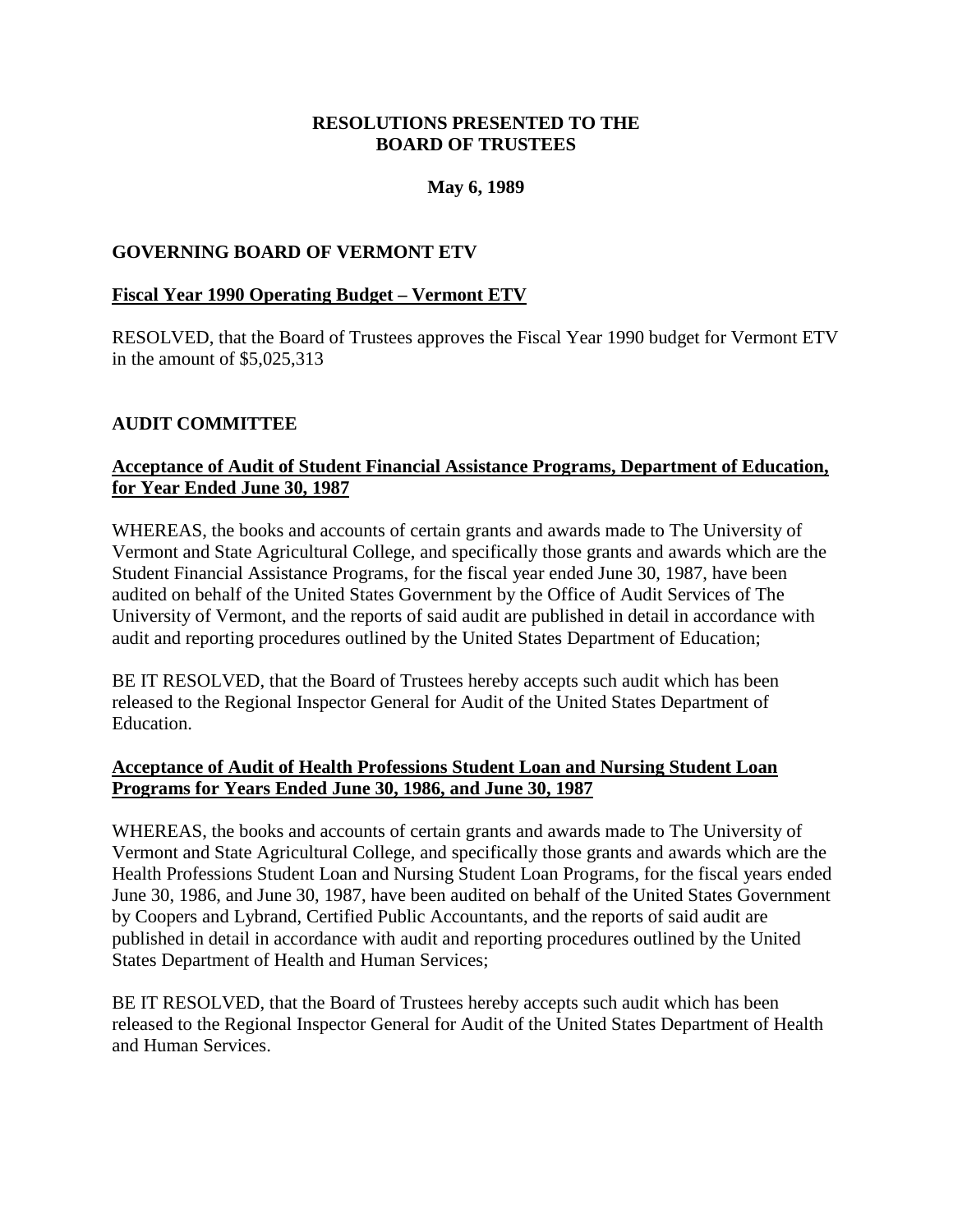### <span id="page-19-0"></span>**Acceptance of Audits on Bonded Dormitories and the Heat System**

WHEREAS, the books and accounts of certain grants and awards made to The University of Vermont and State Agricultural College Dormitory Projects VT. CH-28 (D) as consolidated, The University of Vermont and State Agricultural College Married Student Housing Project VT. CH-41 (D), The University of Vermont and State Agricultural College Jeanne Mance Dormitory Project VT. CH-19 (H), and The University of Vermont and State Agricultural Heat System Project VT. CH-61 (D) have been audited on behalf of the United States Government by the accounting firm of Coopers and Lybrand, Certified Public Accountants, for the fiscal year ended June 30, 1988, and the reports of said audits are published in detail in accordance with audit and reporting procedures outlined by the United States Department of Housing and Urban Development;

BE IT RESOLVED, that the Board hereby accepts such audits which have been released to the United States Department of Housing and Urban Development.

# **BUILDINGS AND GROUNDS COMMITTEE**

# **Parking Fees and Fines, Fiscal Year 1990**

RESOLVED, that the following vehicle registration fees be established, to become effective September 1, 1989:

Faculty/Staff (51-100% effort):

| Classified Staff (grades 1-9)              | \$33/year  |
|--------------------------------------------|------------|
| Classified Staff (grades 10-14)            | $42$ /year |
| Classified Staff (grades 15-20)            | $55$ /year |
| <b>Faculty and Nonclassified Personnel</b> |            |
| (including graduate students)              | $55$ /year |
| Faculty/Staff (0-50% effort):              |            |
| Classified Staff (grades 1-9)              | $17$ /year |
| Classified Staff (grades 10-14)            | $21$ /year |
| Classified Staff (grades 15-20)            | $28$ /year |
| <b>Faculty and Nonclassified Personnel</b> | $28$ /year |
| <b>Other Permits:</b>                      |            |
| Faculty/Staff and Student Multiple         |            |
| (per extra vehicle)                        | $5$ /year  |
| Resident Student (24 hour)                 | $40$ /year |
| Commuter Student (24 hour)                 | 33/year    |
| Commuter Evening (3:30 p.m.-5:00 a.m.)     | $17$ /year |
|                                            |            |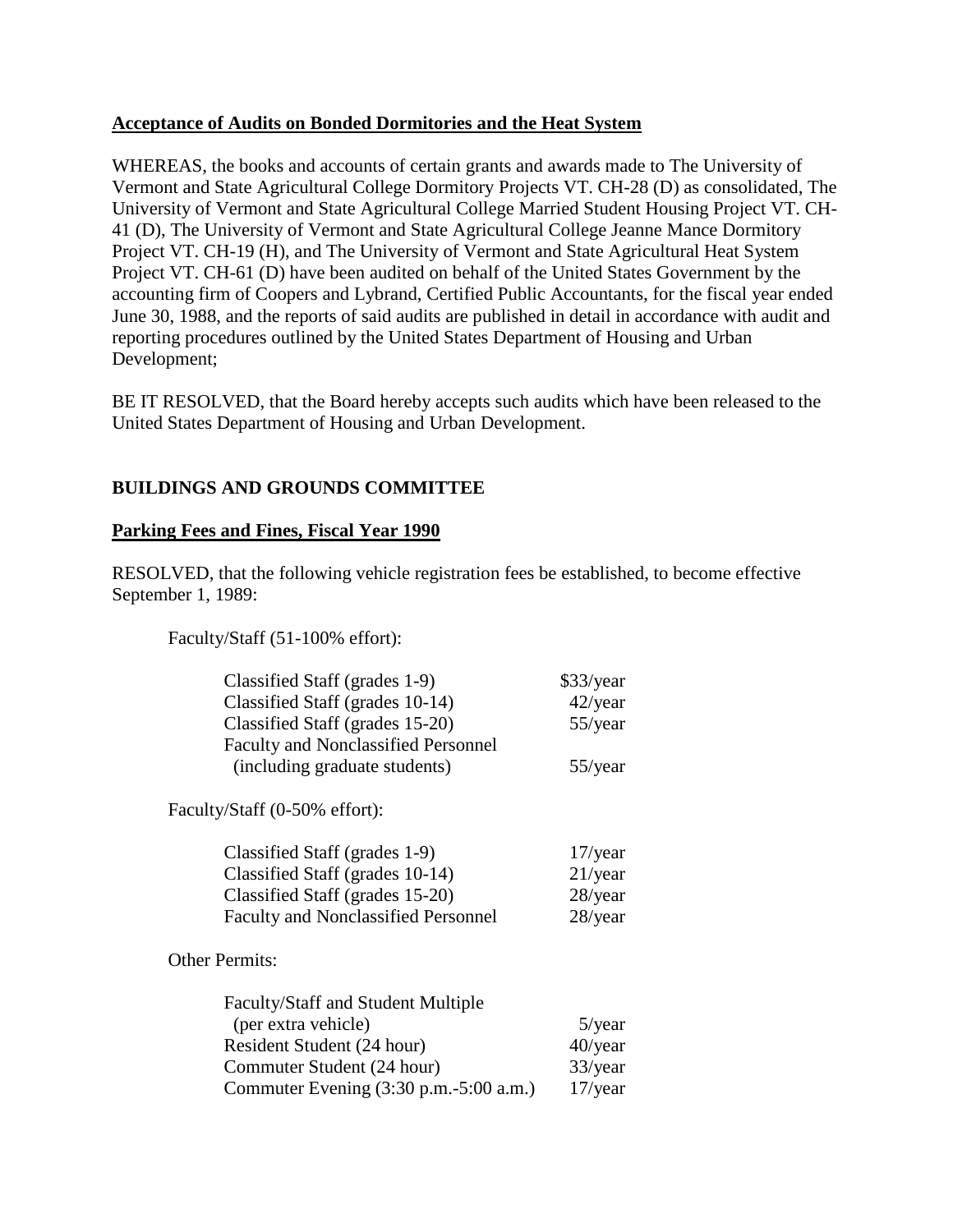| <b>Summer Session</b> | $12$ /year |
|-----------------------|------------|
| 30-Day Permit         | 8/year     |
| Vendor Permit         | 80/year    |
| Motorcycle Permit     | $5$ /year  |

# <span id="page-20-0"></span>**Sale of Real Estate**

RESOLVED, that the Board of Trustees approves the following real estate operating principle: "The University shall, before sale, notify Vermont municipalities of its intent to sell University real estate located in the municipality's jurisdiction."

# **Authorization for Construction: Additions and Renovations to Hockey Arena, Gutterson Fieldhouse**

RESOLVED, that the President or Senior Vice President be authorized to perform all and whatever acts deemed appropriate and necessary for the proposed addition and renovations to the Hockey Arena at Gutterson Fieldhouse.

BE IT FURTHER RESOLVED, that Lattie F. Coor, President, or Ben R. Forsyth, Senior Vice President is authorized to execute on behalf of The University of Vermont and State Agricultural College any and all documents necessary and appropriate for commencing the construction. A construction contract executed according to this resolution shall not authorize total project costs exceeding \$4,600,000.

# **Powerline Right-of-Way, 870 Williston Road, South Burlington**

WHEREAS, the University is desirous of upgrading the power line located westerly of 870 Williston Road in the City of South Burlington; and

WHEREAS, Green Mountain Power Corporation is willing and able to upgrade the power line;

BE IT RESOLVED, that the Board of Trustees hereby authorizes the President or Senior Vice President to grant an easement for the purpose of constructing and maintaining a new power line located westerly of 870 Williston Road in the City of South Burlington to Green Mountain Power Corporation. This easement shall be granted upon receipt of conditions and details acceptable to the University;

BE IT FURTHER RESOLVED, that Lattie F. Coor, President, or Ben R. Forsyth, Senior Vice President, are authorized to execute any and all instruments necessary, proper, and desirable to accomplish said granting of the power line easement.

# **Fort Ethan Allen**

WHEREAS, The University of Vermont remains committed to assisting the region in the establishment of affordable housing, the preservation of historically significant architecture, and the preservation of open space; and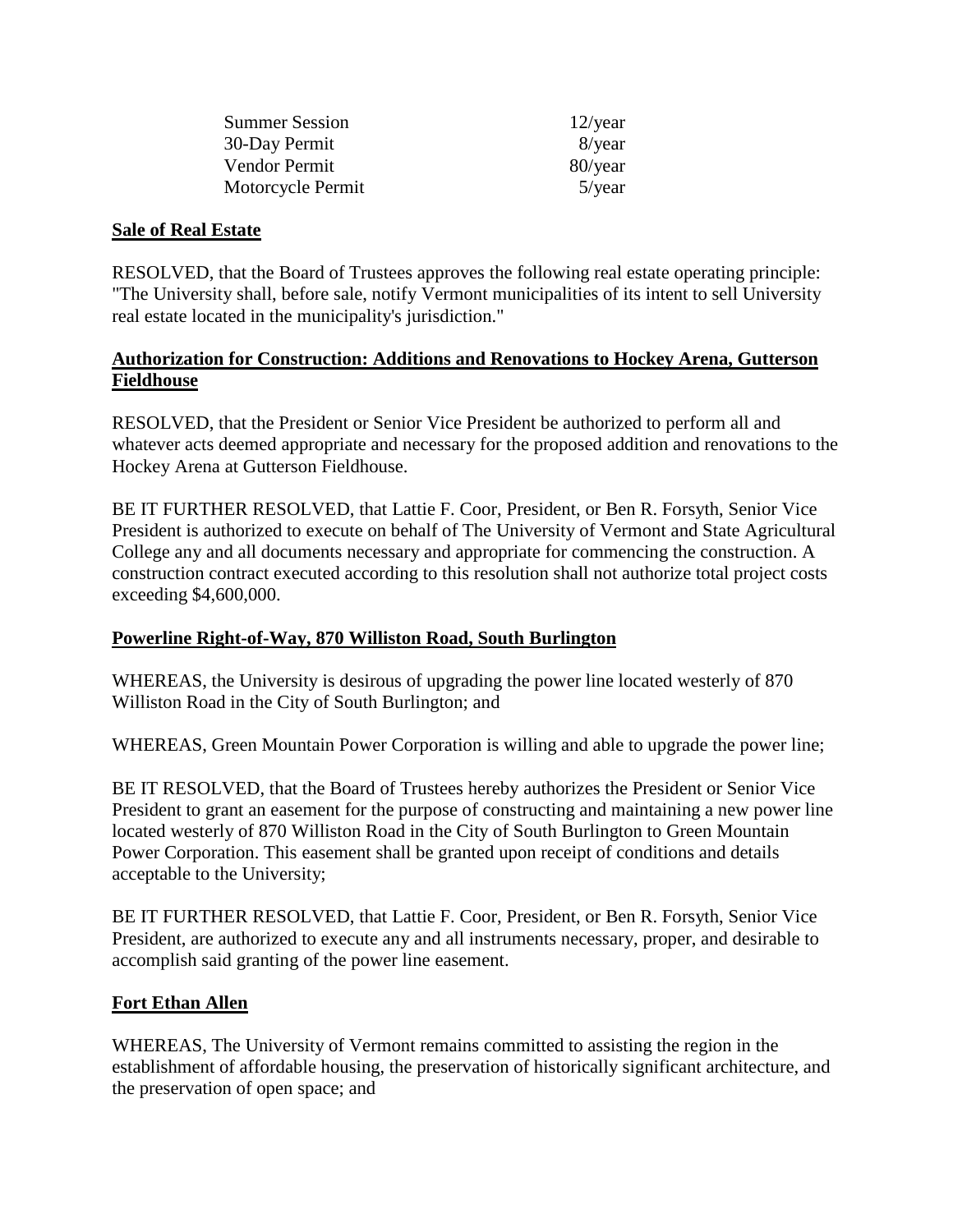<span id="page-21-0"></span>WHEREAS, The University of Vermont has offered to sell the Dalton Drive property and the parade grounds at Fort Ethan Allen to the Vermont Housing Finance Agency at a price of 75 percent of the 1986 appraised value and have agreed to defer \$1,000,000 in payment for one year with no interest to make possible affordable housing; and

WHEREAS, the facilities at Fort Ethan Allen are in severe need of immediate rehabilitation before significant structural deterioration occurs; and

WHEREAS, VHFA and the State Agency of Development and Community Affairs have made a counter-proposal and the University cannot accept that counter-proposal as it needs the proceeds to establish student and affordable housing on its main campus; and

WHEREAS, The University of Vermont and VHFA have not agreed, in concept, to an option to purchase agreement;

THEREFORE, BE IT RESOLVED, that The University of Vermont and VHFA execute that option by June 1, 1989. In the event the option is not executed by that date, the Executive Committee of The University of Vermont and State Agricultural Board of Trustees be convened to discuss the disposition of the property.

# **EDUCATIONAL POLICY COMMITTEE**

# **Staff Actions**

RESOLVED, that the Board of Trustees receives the list of staff actions (including sabbatical leaves for 1989-90 and retirements and reassignments to active service of emeriti faculty effective the end of 1988-89) and approves leaves of absence noted on page 4 of the staff action list.

#### **Authorization for President to Award Degrees at Commencement**

RESOLVED, that the Board of Trustees authorizes the President to award degrees in course at the associate, bachelor's, master's, doctoral, and fifth-year certificate level to the students of The University of Vermont who, on or before May 19, 1989, are certified by the deans and recommended by the Faculty Senate for their appropriate degree. The list of names of the students to whom these degrees are awarded shall be recorded as part of the permanent minutes of this meeting.

#### **Establishment of Center for Vascular Research**

RESOLVED, that the Board of Trustees approves the establishment of the Vermont Center for Vascular Research in the College of Medicine.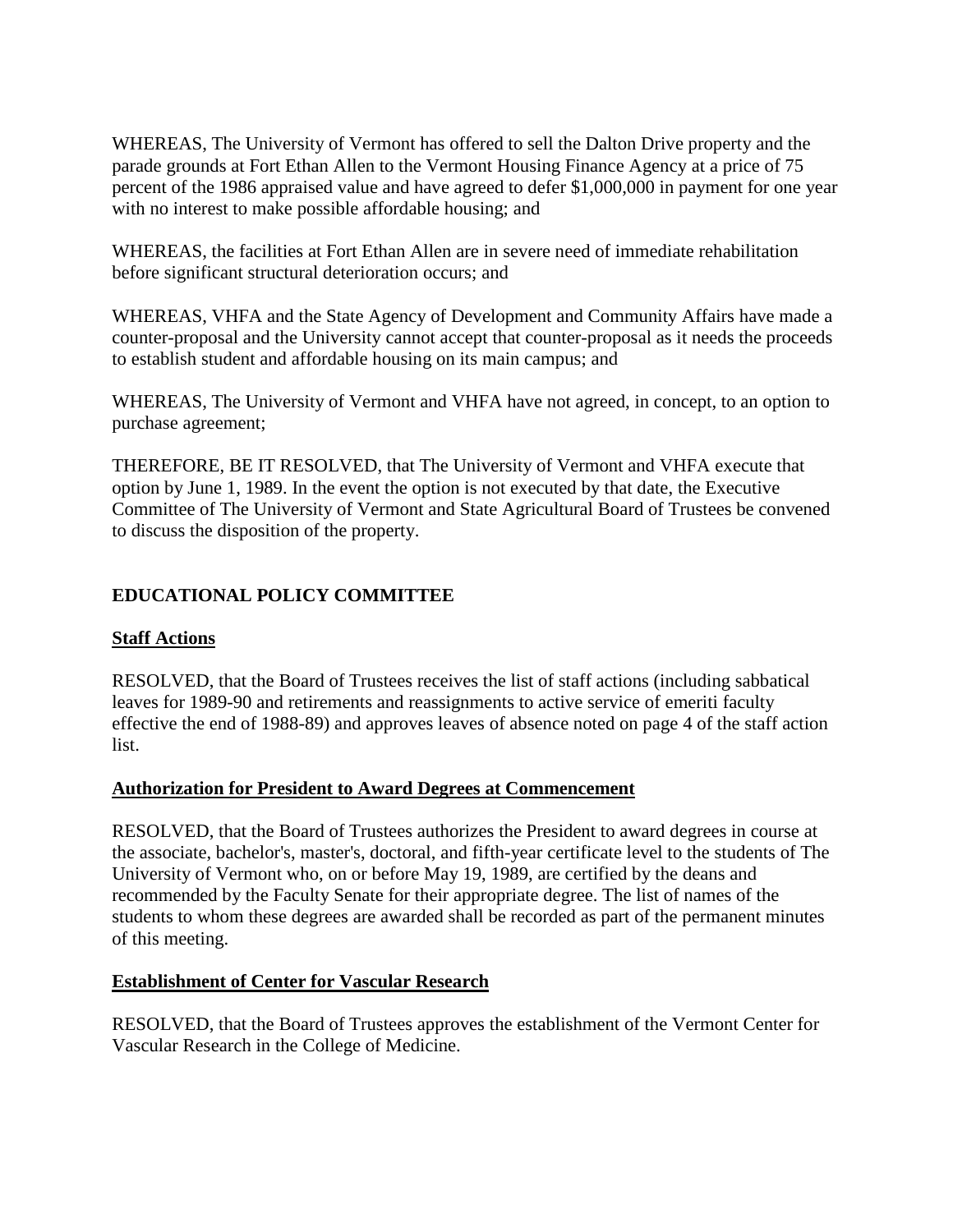# <span id="page-22-0"></span>**Change in Program Name**

RESOLVED, that the Board of Trustees approves the change in the name of the Area and International Studies Program in the College of Arts and Sciences to the International Studies Program.

# **FINANCE AND BUDGET COMMITTEE**

# **Strategic Planning and Operating Principles**

RESOLVED, that the Board of Trustees adopts the May 5, 1989, report of the ad hoc Trustee Committee on Planning;

AND BE IT FURTHER RESOLVED, that the Board of Trustees directs the President to seek further comment on that report from appropriate governing and advisory bodies on the campus;

AND BE IT FURTHER RESOLVED, that the President report to the Board of Trustees at its meeting of February 1990 the results of that consultation.

# **Fiscal Year 1990 Budget Premises: General University**

RESOLVED, that the Board of Trustees hereby approves the budget premises for the Fiscal Year 1990 which lead to a General Fund operating budget for the University of \$117,480,000, as described in the attached materials, and authorizes the President to proceed with detailed budget preparation in accordance with these premises.

#### **Fiscal Year 1990 Operating Budget: Morgan Horse Farm**

RESOLVED, that the Board of Trustees approves the recommended operating budget for the Morgan Horse Farm for Fiscal Year 1990 in the amount of \$382,000.

# **Tuition and Overseas Program Charges for Fiscal Year 1990**

RESOLVED, that the Board of Trustees hereby approves increases in the following tuition rates effective with the 1989-90 academic year:

- a. In-state tuition from \$3,400 to \$3,650 per year, or \$152 per credit hour.
- b. Out-of-state tuition from \$10,450 to \$11,650 per year, or \$486 per credit hour.
- c. Medical student in-state tuition from \$8,730 to \$9,250 per year; out-of-state tuition from \$19,200 to \$20,800 per year.

Regional compact student tuition for Rhode Island third- and fourth-year students at \$9,250; first- and second-year regional compact students from Maine at \$8,700; thirdyear regional compact students from Maine at \$9,000; fourth-year regional compact students from Maine at \$9,530.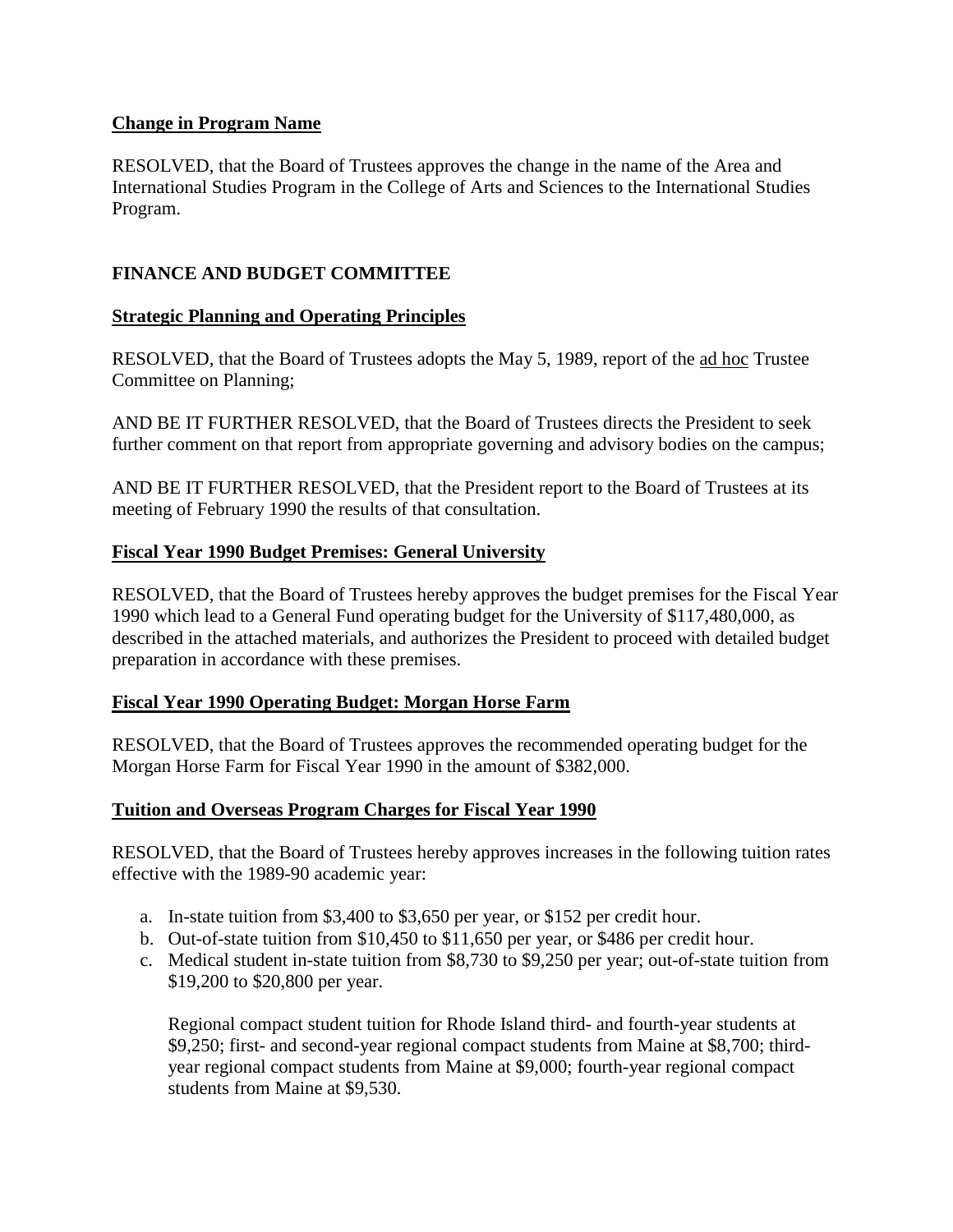<span id="page-23-0"></span>New York tuition will be set at the weighted average of all other nonresident students in the College of Medicine as approved by the Trustee resolution of December 4, 1982. It is currently estimated that this will mean an increase from \$14,990 to \$16,520 per year.

BE IT FURTHER RESOLVED, that the Board of Trustees approves the following overseas program charges for Fiscal Year 1990:

- a. Student charge for the Vermont Overseas Study Program from \$9,625 to \$11,000 (includes all fees, room, board, and travel).
- b. Student charge for the Buckham Overseas Program at \$12,740 (includes all fees, room, board, and travel).

# **Fees for Fiscal Year 1990**

RESOLVED, that the Board of Trustees approves increases in the following fees effective with the 1989-90 academic year:

- a. Student Health Fee from \$142 to \$152 per year;
- b. Applied Music Fee from \$160 to \$165 per year;
- c. Medical Student Activity Fee from \$10 to \$20 per year.

#### **Room and Meal Plan Rates, Fiscal Year 1990**

RESOLVED, that the Board of Trustees hereby approves room and meal plan rates for Fiscal Year 1990 as follows:

| Double room (per year)       | \$3,858 |
|------------------------------|---------|
| Single room (per year)       | 4,232   |
| Large single room (per year) | 4,480   |
| Triple room (per year)       | 3,362   |

#### **Acceptance of Gifts and Grants**

RESOLVED, that the Board of Trustees hereby accepts gifts in the amount of \$2,961,425.99 and grants in the amount of \$9,672,882.

#### **Childcare Proposal**

RESOLVED, that the Board of Trustees recognizes the importance of the availability of adequate, quality childcare for University employees and further recognizes that quality childcare will benefit the University in many ways. The Board charges the administration, working with an ad hoc committee to be appointed by the Chair, with reviewing the report of the Committee on Work and Family Options of the Women's Advisory Committee to develop an action plan for presentation at the October 1989 meeting of the Board.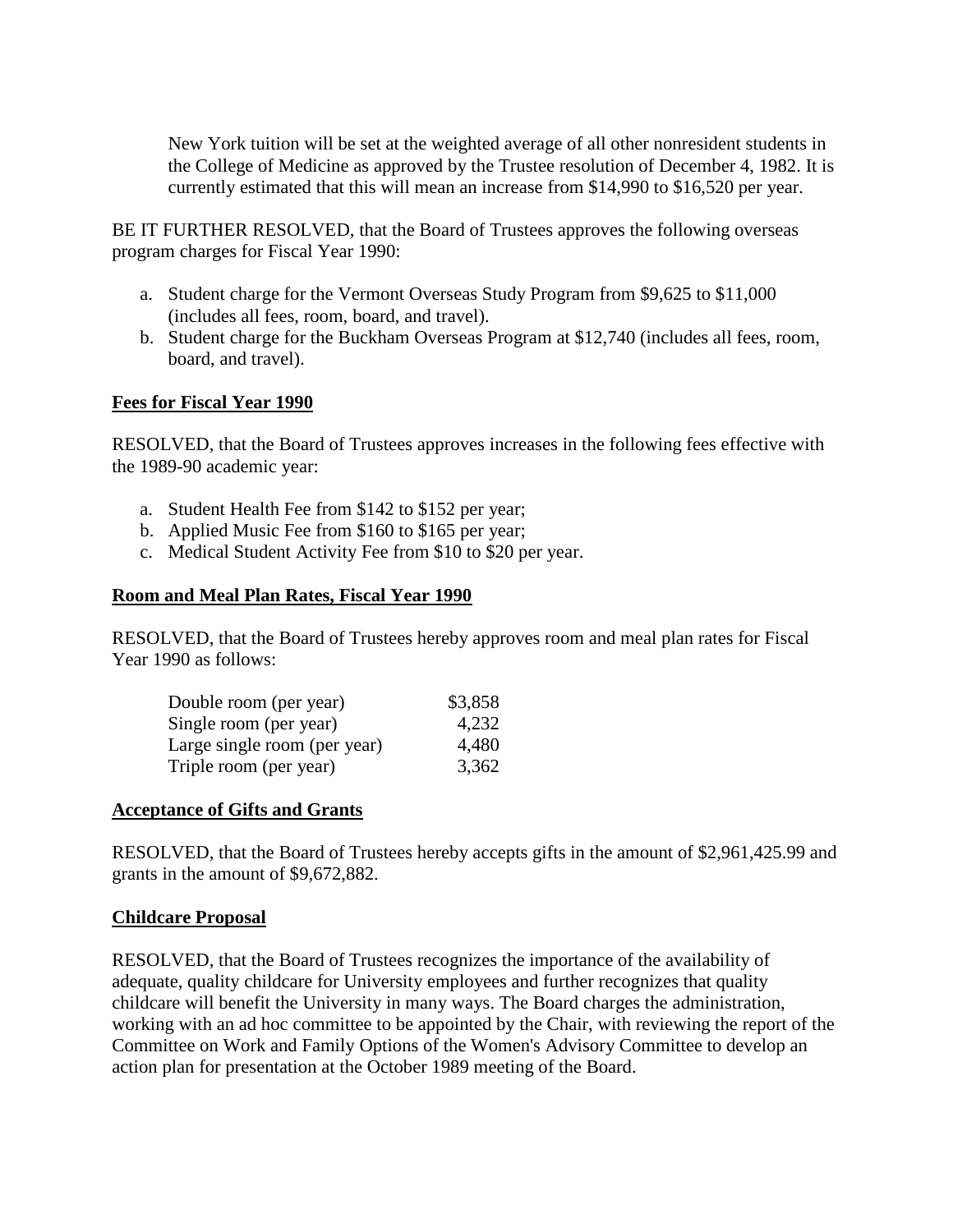# **RESOLUTIONS PRESENTED TO THE BOARD OF TRUSTEES**

# **February 3, 1989**

# <span id="page-24-0"></span>**EDUCATIONAL POLICY COMMITTEE**

# **Staff Actions**

RESOLVED, that the Board of Trustees receives the list of staff actions and approves leaves of absence noted on page 10 of the staff action list.

#### **Authorization for President to Award Degrees in March**

RESOLVED, that the Board of Trustees authorizes the President to award degrees in course at the associate, bachelor's, master's, doctoral, and fifth-year certificate level to the students of The University of Vermont who, on or before February 28, 1989, are certified by the deans and recommended by the Faculty Senate for their appropriate degree. The list of names of the students to whom these degrees are awarded shall be recorded as part of the permanent minutes of this meeting.

# **Establishment of E. L. Amidon Chair in Medicine**

RESOLVED, that the Board of Trustees approves the establishment of the E. L. Amidon Chair in Medicine and the appointment of Dr. Edward S. Horton as the Amidon Professor of Medicine.

# **Approval of Change in Department of Special Education, Social Work, and Social Services to Create Department of Social Work and Department of Special Education**

RESOLVED, that the Board of Trustees approves the change in the Department of Special Education, Social Work, and Social Services and the creation of a Department of Social Work and a Department of Special Education in the College of Education and Social Services, effective July 1, 1989.

#### **Revision of Sections 230 and Section 270 of the Officers' Handbook**

RESOLVED, that the Board of Trustees approves the revision of Section 230 (Procedures in Matters of Reappointment, Promotion, and Tenure) and Section 270 (Faculty Grievance Procedure) of the Officers' Handbook as recommended and approved by the Faculty Senate.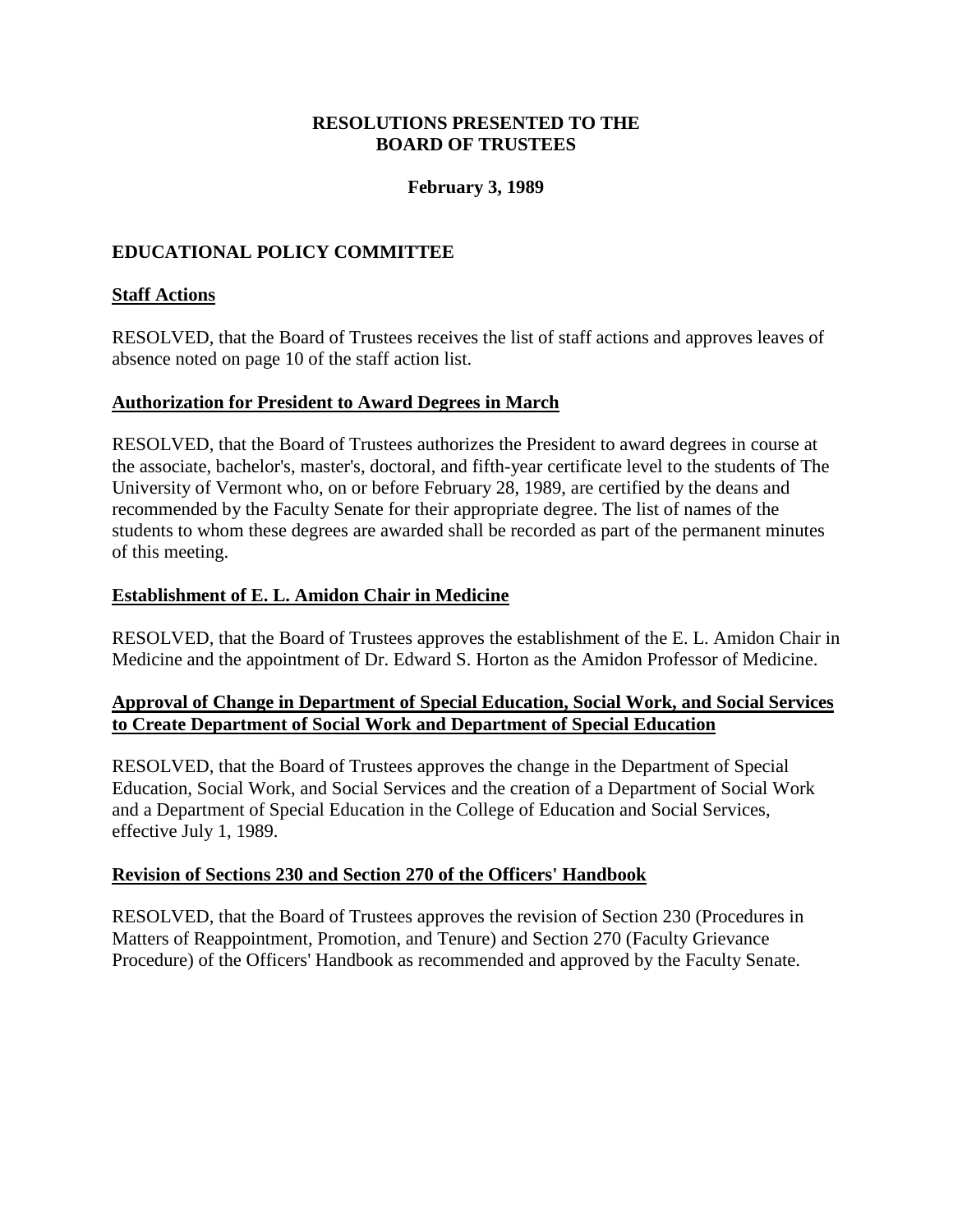# <span id="page-25-0"></span>**BUILDINGS AND GROUNDS COMMITTEE**

#### **Land in Richmond, Vermont (Cosmi and DeStafeno Tracts)**

WHEREAS, the University has received a gift of 220 acres, more or less, or land located southerly of Town Highway SA 3 - Cochran Road, Richmond, Vermont, from Vincent Cosmi and Geraldine Z. DeStafeno; and

WHEREAS, it has been determined that a portion of the property does not belong to the University;

BE IT RESOLVED, that the Board of Trustees hereby authorizes the President or the Senior Vice President to enter into an agreement with Carl and Esther Parker to resolve the boundary dispute;

BE IT FURTHER RESOLVED, that Lattie F. Coor, President, or Ben R. Forsyth, Senior Vice President, is authorized to execute any and all instruments necessary, proper, and desirable to accomplish said agreement, and further that any officer of the corporation is hereby authorized to certify this resolution to whom it may concern.

#### **FINANCE AND BUDGET COMMITTEE**

#### **Maximum Room and Meal Plan Rates, Fiscal Year 1990**

RESOLVED, that the Board of Trustees hereby approves the maximum room and meal plan rates for Fiscal Year 1990 as follows:

|                              | Regular |
|------------------------------|---------|
| Double room (per year)       | \$3,858 |
| Single room (per year)       | 4,232   |
| Large single room (per year) | 4,480   |
| Triple room (per year)       | 3,362   |

#### **Acceptance of Gifts and Grants**

RESOLVED, that the Board of Trustees hereby accepts gifts in the amount of \$3,466,085.92 and grants in the amount of \$10,425,804.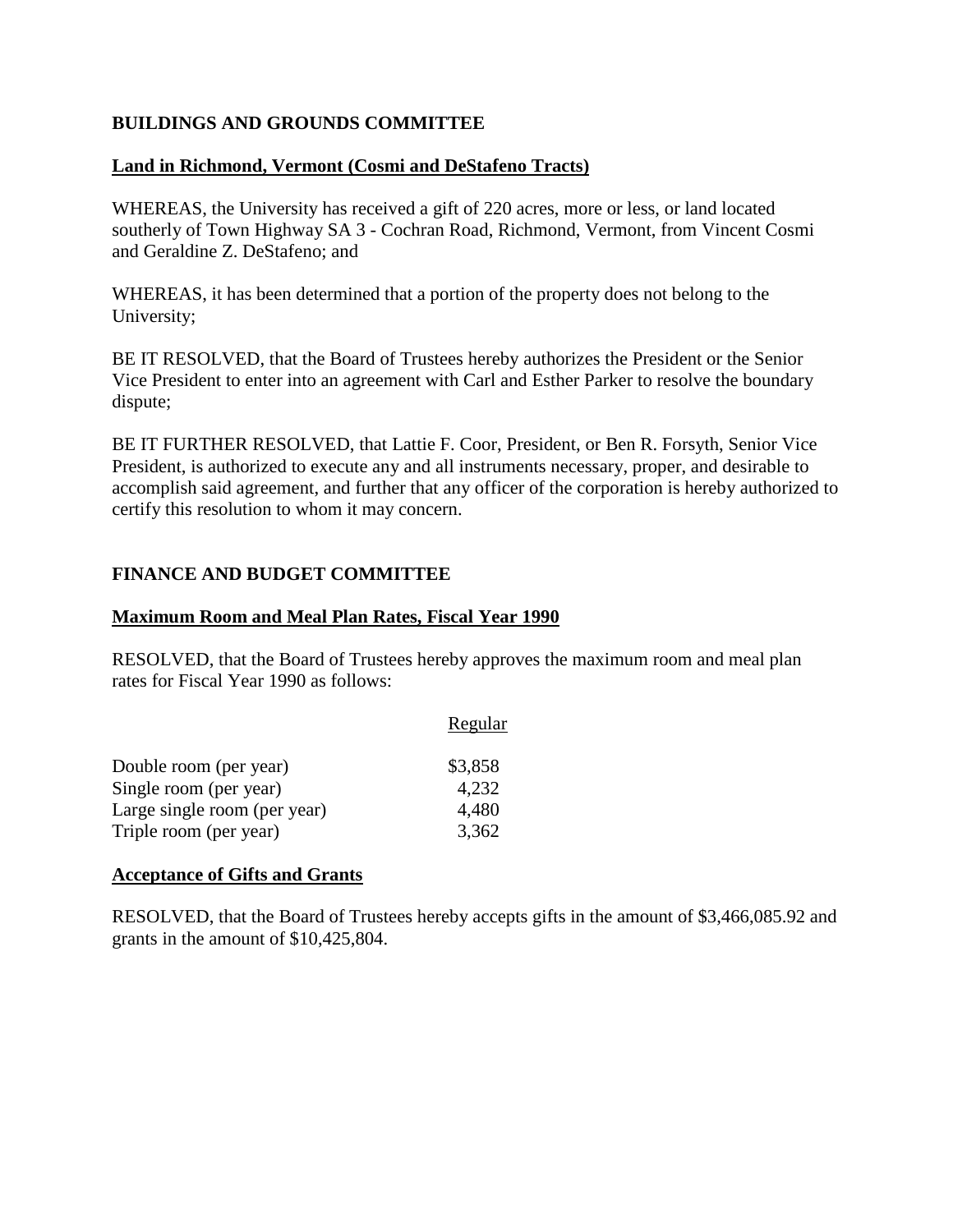# <span id="page-26-0"></span>**FULL BOARD**

#### **Signatory Authority**

1) WHEREAS, the present depository used by our student loan collection agency will no longer operate in that capacity; and

WHEREAS, the collection agency wishes to use the First Wisconsin National Bank in this capacity;

BE IT RESOLVED, that the Board of Trustees hereby authorizes the Senior Vice President, Ben R. Forsyth, to open a checking account with the First Wisconsin National Bank of Milwaukee to serve as a student loan depository; and

BE IT FURTHER RESOLVED, that Charles L. Wolf, Comptroller; Garth L. Peterson, Assistant Comptroller; and Gregory C. Lothrop, Assistant to the Comptroller, be authorized to execute checks drawn on this account. This resolution supersedes all previous authorizations.

2) RESOLVED, that the Board of Trustees hereby authorizes only the following officers to sign checks drawn on the account of the University: Lattie F. Coor, President; Ben R. Forsyth, Senior Vice President; Norman A. Blair, Assistant Vice President for Financial and Personnel Services; Charles L. Wolf, Comptroller; Garth L. Peterson, Assistant Comptroller.

BE IT FURTHER RESOLVED, that the Assistant to the Comptroller, Gregory C. Lothrop, be authorized to sign checks drawn on the accounts of the University up to a limit of \$10,000 per item. This resolution is to take effect February 6, 1989, and will supersede all previous authorizations.

3) RESOLVED, that Garth L. Peterson, Assistant Comptroller; Gregory C. Lothrop, Assistant to the Comptroller; Gene Stephens, Director of Purchasing; Barbara J. Walker, Associate Director of Purchasing; C. Hosmer Graham, Bookstore Manager; Frances Streeter, Book Manager; and Barbara Fortin, Business Manager, be authorized to execute purchase/order checks on behalf of the University effective February 6, 1989. This resolution supersedes all previous authorizations.

#### **Honorary Degrees**

RESOLVED, that the President be and hereby is authorized to offer and confer honorary degrees at the 1989 Commencement to those individuals recommended by the Joint Committee on Honorary Degrees.

# **Retiring Trustees**

WHEREAS, Gwendolyn Tibbits Bronson, William Allyn Gilbert, Edgar May, Donald Alfred Moore, and Raymond Wallace Steen are nearing the completion of their terms as Trustees of The University of Vermont; and